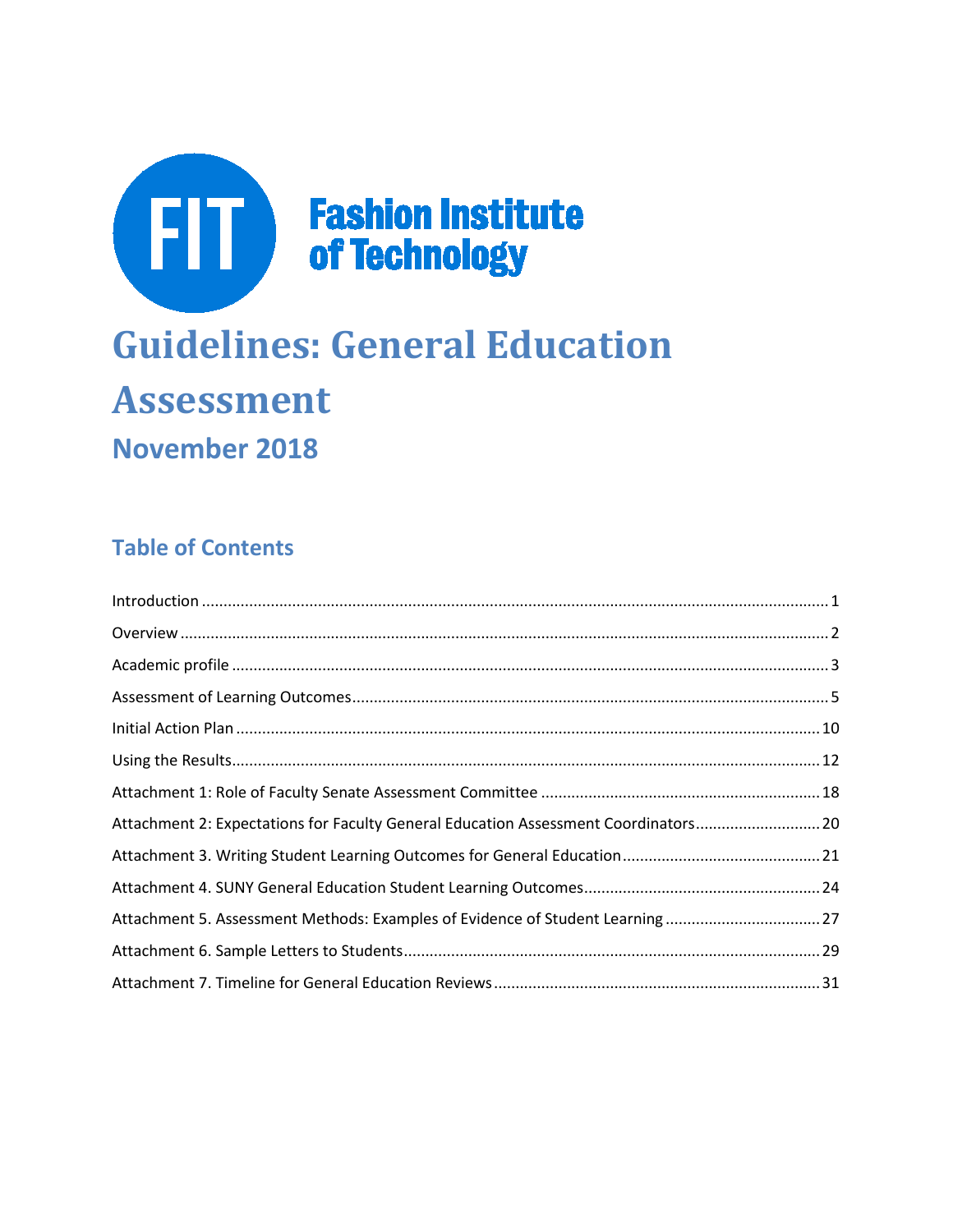## <span id="page-1-0"></span>**Introduction**

FIT has long had in place a practice of evaluating general education learning outcomes through periodic assessments. These assessments are conducted in order to:

- create an institutional culture that embraces continuous educational improvement and best practices, and
- comply with the Middle States Commission on Higher Education's mandate to develop a comprehensive program of assessment of student learning

At a minimum, each general education area is required to undertake at least one review over a three year cycle. This document provides instructions for general education assessments at FIT. These guidelines are similar to the older instructions from the SUNY system, which used to require the submission of this information centrally. However, the new FIT guidelines may require a greater level of consistency in the development and presentation of general education learning outcomes, curriculum maps, and assessment plans.

The Office of Institutional Research and Effectiveness welcomes comments, as this process continues to be refined to better achieve the goals of the College's assessment program.

Dr. Darrell E. Glenn, Assistant Dean of Institutional Research and Effectiveness Fashion Institute of Technology 236 W. 27<sup>th</sup> Street, Suite 301 New York, NY 10001 Office: 212-217-4075 [Darrell\\_glenn@fitnyc.edu](mailto:Darrell_glenn@fitnyc.edu)

Dr. Carolyn Comiskey, Executive Director of Assessment Fashion Institute of Technology 236 W. 27th Street, Suite 301 New York, NY 10001 Office: 212-217-3596 Carolyn Comiskey@fitnyc.edu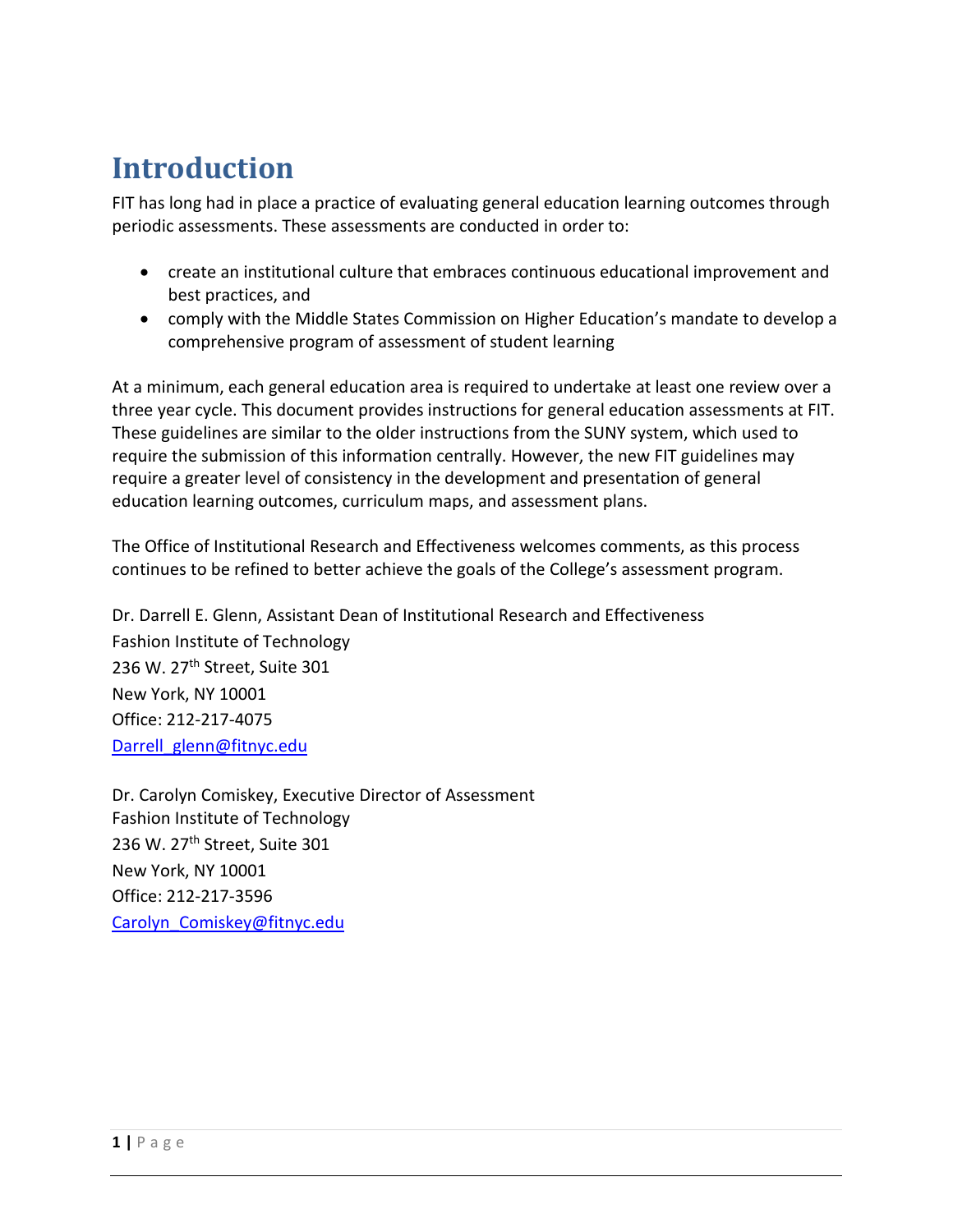## <span id="page-2-0"></span>**Overview**

General education assessment consists of a series of steps that include creation of an academic profile of the general education area to be assessed, development of an assessment plan, assessment and presentation of results, and a "Use of Results" process that results in an action plan.

The Use of Results process provides an opportunity for department representatives, their respective Dean, the Office of Academic Affairs, and the Office of Institutional Research and Effectiveness to consider all of the information gathered during the review process and develop an action plan for future planning and decision-making for the general education area.

An outline of this process follows. The remainder of this document provides detailed information on how to complete each step in this outline.

#### **1. Academic Profile**

- a. Student learning outcomes
- b. Course-taking requirements in the general education area

#### **2. Assessment of Outcomes**

- a. Develop assessment plan
- b. Conduct assessments
- c. Analyze assessment results

#### **3. Initial Action Plan**

#### **4. Use of Results**

- a. Distribution of materials
- b. Wrap-up meeting
- c. Final action plan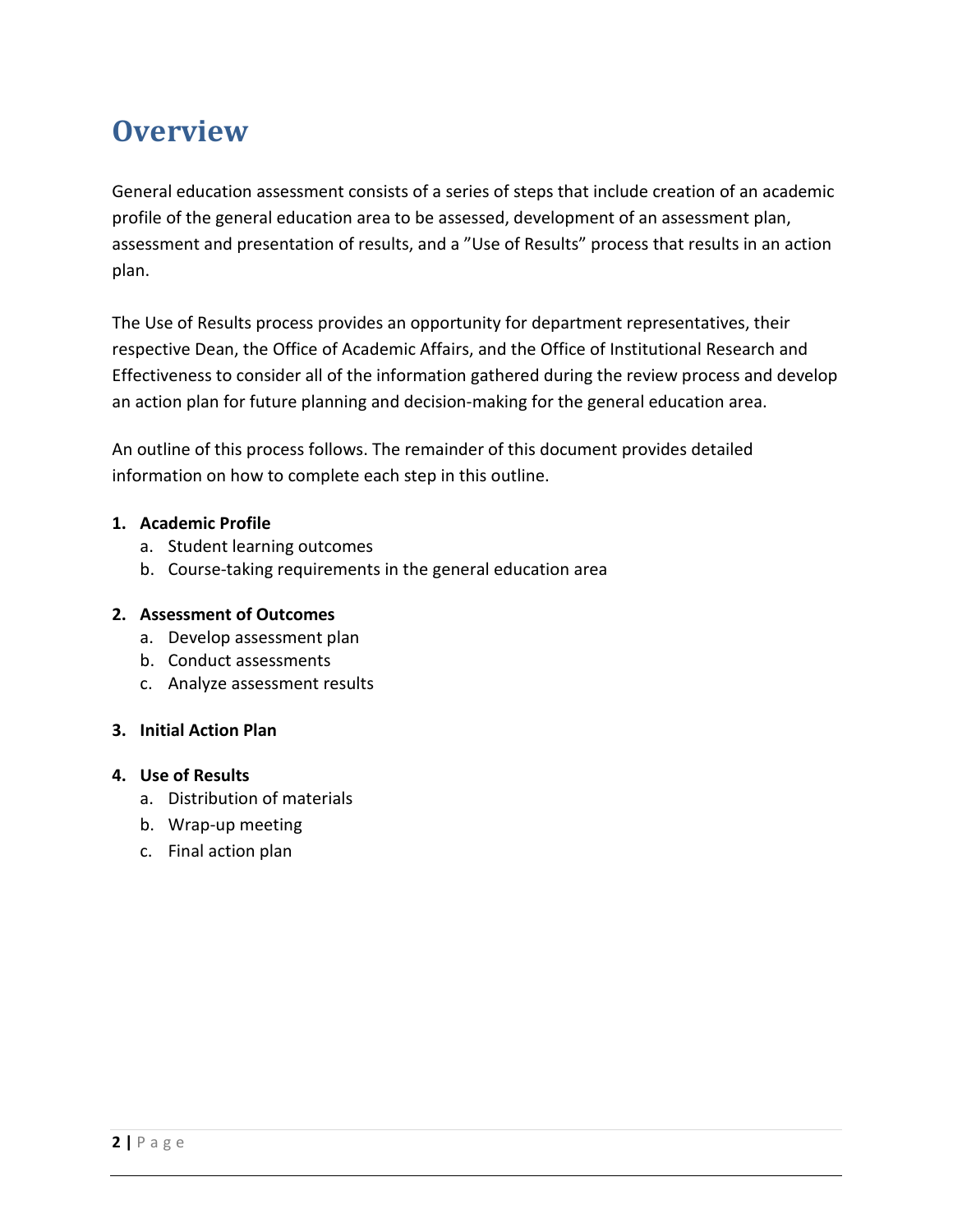## <span id="page-3-0"></span>**Academic profile**

The general education academic profile consists of defining the student learning outcomes for the general education area and determining where in the curriculum students have the opportunity to engage in this learning. This part sets the stage for determining how student learning can be effectively assessed.

### *a. Student Learning Outcomes*

*Student learning outcomes* are statements that describe significant and essential learning that students have achieved and can reliably demonstrate. Learning outcomes identify what the *learner will know and be able to do* by the end of an educational experience – the knowledge, abilities (skills) and attitudes (values, dispositions) that constitute the learning acquired through that experience. Student learning outcomes should be written in clear language, so that students and others understand what they learn through this general education area. Learning outcomes should be written with active verbs that indicate student learning that can be observed and measured. Additional information on writing effective learning outcomes can be found in **Attachment 3**.

General education at FIT follows SUNY requirements, as defined in the Guidelines for the Approval of State University General Education Requirement Courses (SUNY-GER). SUNY-GER provides student learning outcomes for the ten "Knowledge and Skill Areas" and the two "Competencies" of Critical Thinking and Information Management.

The list of student learning outcomes for each general education area should begin with the outcomes provided by SUNY-GER, which can be found in **Attachment 4**. However, the general education area should review these outcomes to determine whether they are sufficient for the way the subject and skills are taught at FIT. Are there important aspects of student learning that are not included in the SUNY-GER outcomes for this area? Do the FIT faculty teaching in this area emphasize additional types of knowledge or skills? While it is not a requirement to write additional outcomes to supplement the SUNY-GER list, in order to make assessment most meaningful to the faculty involved, it is important that the student learning outcomes truly reflect what is taught in the courses.

Here is an example as to how a general education area might supplement the SUNY outcomes provided. The SUNY-GER learning outcome for The Arts is that "Students will demonstrate:

• Understanding of at least one principal form of artistic expression and the creative process therein."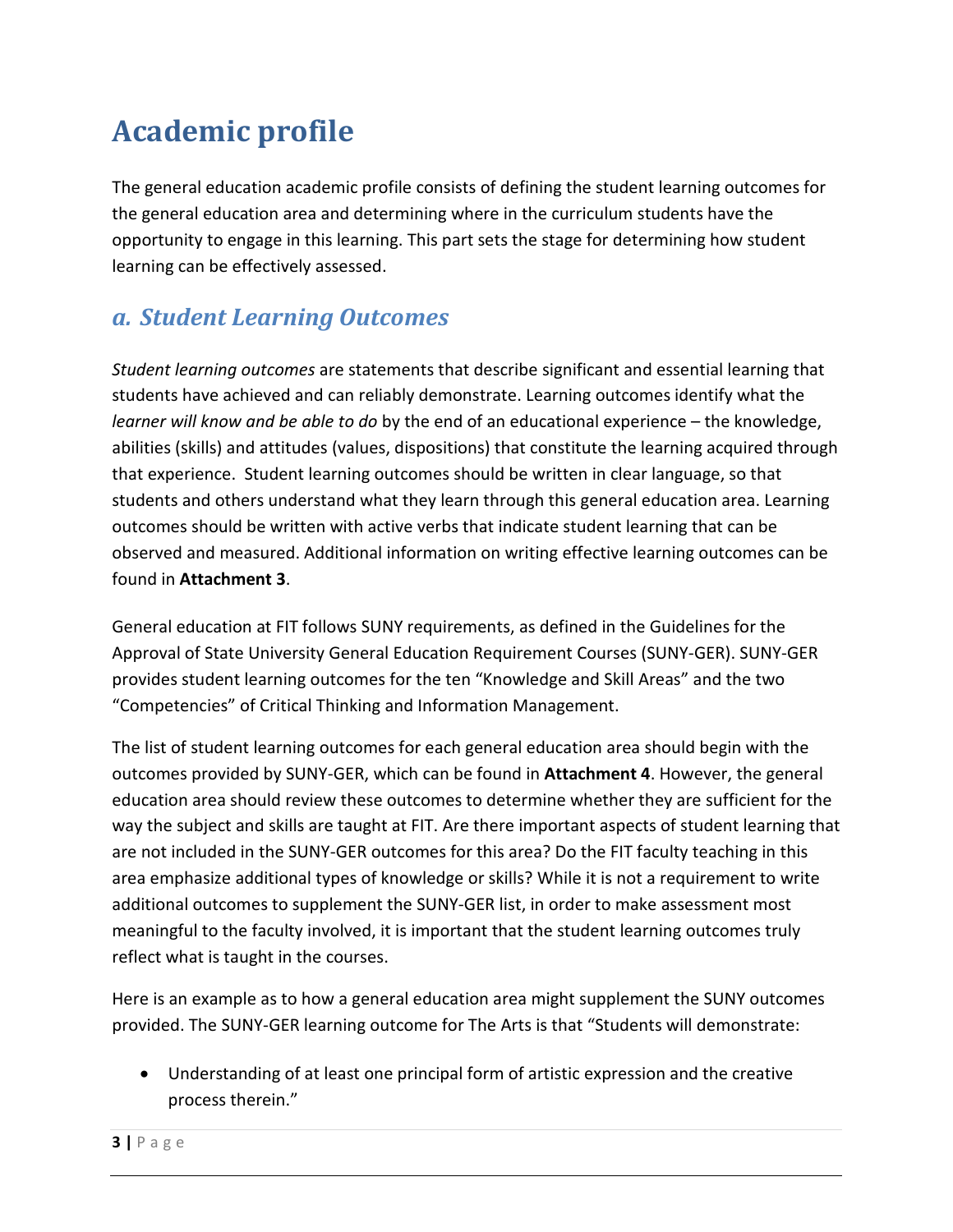The general education area of The Arts at FIT might consider adding additional student learning outcomes reflecting significant additional areas of significant learning that students at FIT accomplish in this area. This general education area might add that "Students will be able to:

- Demonstrate technical proficiency in at least one form of artistic expression
- Explain the basic principles of design and/or composition in the selected form of artistic expression
- Express originality and creativity in the selected form of artistic expression"

### **b. General Education in the FIT Curriculum**

Discuss where FIT students have opportunities to learn and master the general education learning outcomes in the area. Begin by providing a list of all approved courses in the General Education area (not applicable for Information Management and Critical Thinking). Then, offer a narrative discussion as to how and where the general education outcome is reinforced outside of the required Gen Ed courses. How is the outcome reinforced in other courses or majors? For example, do some majors require additional courses in this area, in addition to the SUNY general education requirements? For example, while students may begin to learn "basic communication" in the required English composition course, student writing skills are strengthened through additional courses and the writing across the curriculum initiative. Additional data showing enrollment trends in the area may be requested from Institutional Research and Effectiveness.

If knowledge and skills are acquired in a wide variety of courses that students take at many points in the curriculum, a curriculum map may be a useful format. For areas such as Critical Thinking and Information Management that are likely to be found widely across the curriculum, a curriculum map can be used to identify the courses where students are expected to demonstrate the outcome at a high level in a paper, project, performance, or other work. Institutional Research and Effectiveness staff may be consulted regarding the appropriate presentation method.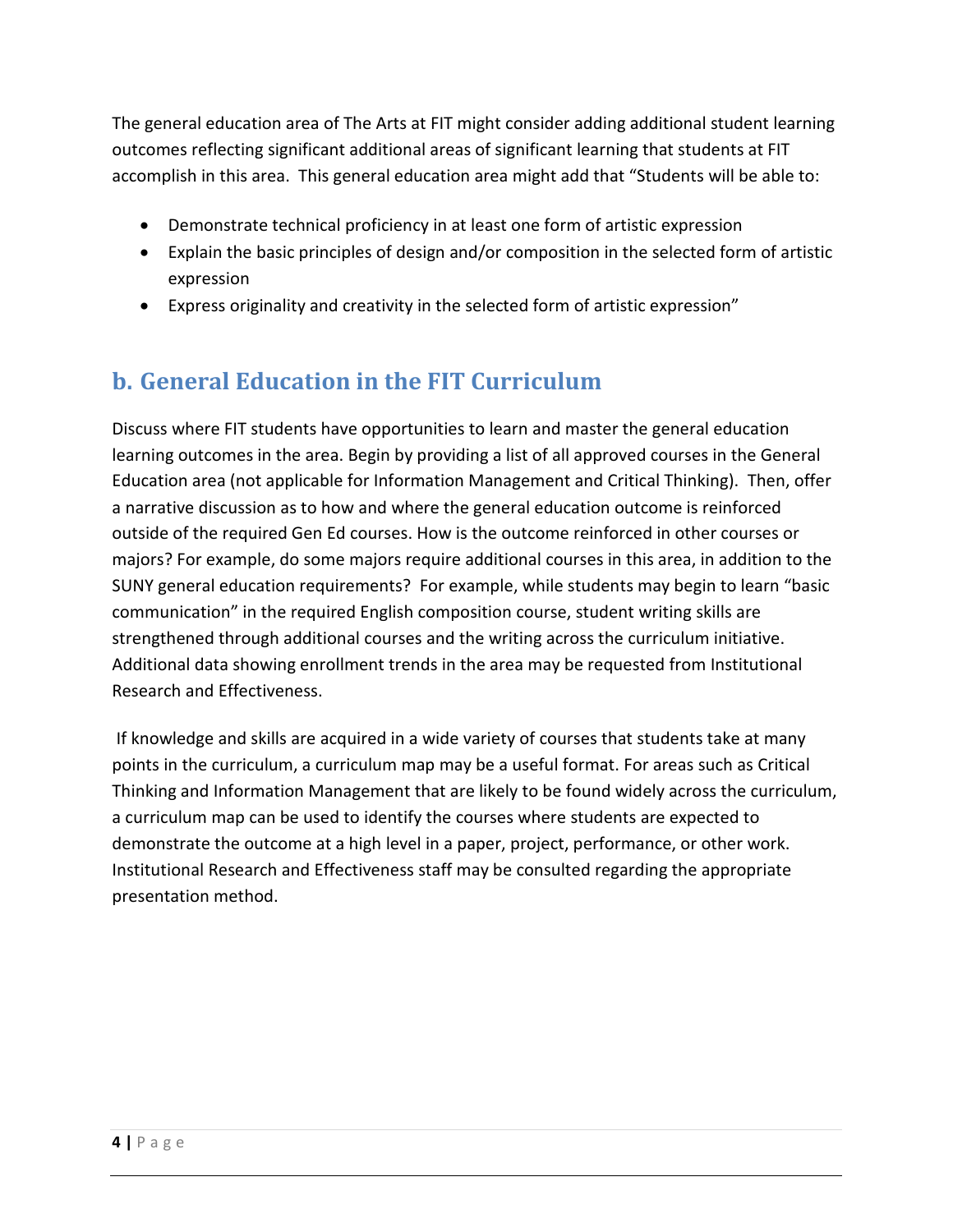## <span id="page-5-0"></span>**Assessment of Learning Outcomes**

### *Develop an assessment plan*

The next step in the review process is to develop an assessment plan and to assess the learning outcomes. As outlined in **Attachment 1**, the faculty assessment coordinator will discuss this plan with the Faculty Senate Assessment Committee. In the report, describe the final plan and its implementation, and then analyze the findings.

Faculty use assessment methods to gather information on student learning with the goal of gaining insights and making improvements that will enhance student learning. The goal of assessing student learning is NOT to prove that students are meeting expectations. Learning outcomes should be challenging to achieve, and assessment is only meaningful if the inquiry is genuine. Nor is assessment related to evaluating faculty, since the focus is on broader skills that are not taught by a single faculty member but through a range of courses and student experiences.

FIT offers faculty flexibility in designing an assessment project for the general education area. It is not a requirement that the project produce quantitative data on student achievement of the learning outcomes; qualitative methods are also acceptable. Quantitative methods may better to capture student learning in some areas, where learning outcomes are concrete and welldefined, while qualitative measures may work better in some of the broader areas. When feasible, it can be useful to assess the student outcomes using more than one method to provide a fuller picture regarding student learning in this general education area.

While qualitative or quantitative methods are acceptable, it is necessary that the assessment project do the following:

- Address the learning outcomes for the general education area. Faculty are encouraged to examine and discuss other aspects of student learning about which they are curious in addition to the learning outcomes.
- Gather evidence through directly examining student work or abilities. Surveys or indirect methods may be useful additions to the project. Faculty discussions of student learning offer valuable evidence, but are most convincing when structured around particular student assignments or intentional and structured observations of student work within a particular course during a particular time period.
- Document the assessment findings thoroughly. Faculty discussions provide strong evidence when minutes and notes are taken, rather than recalled later.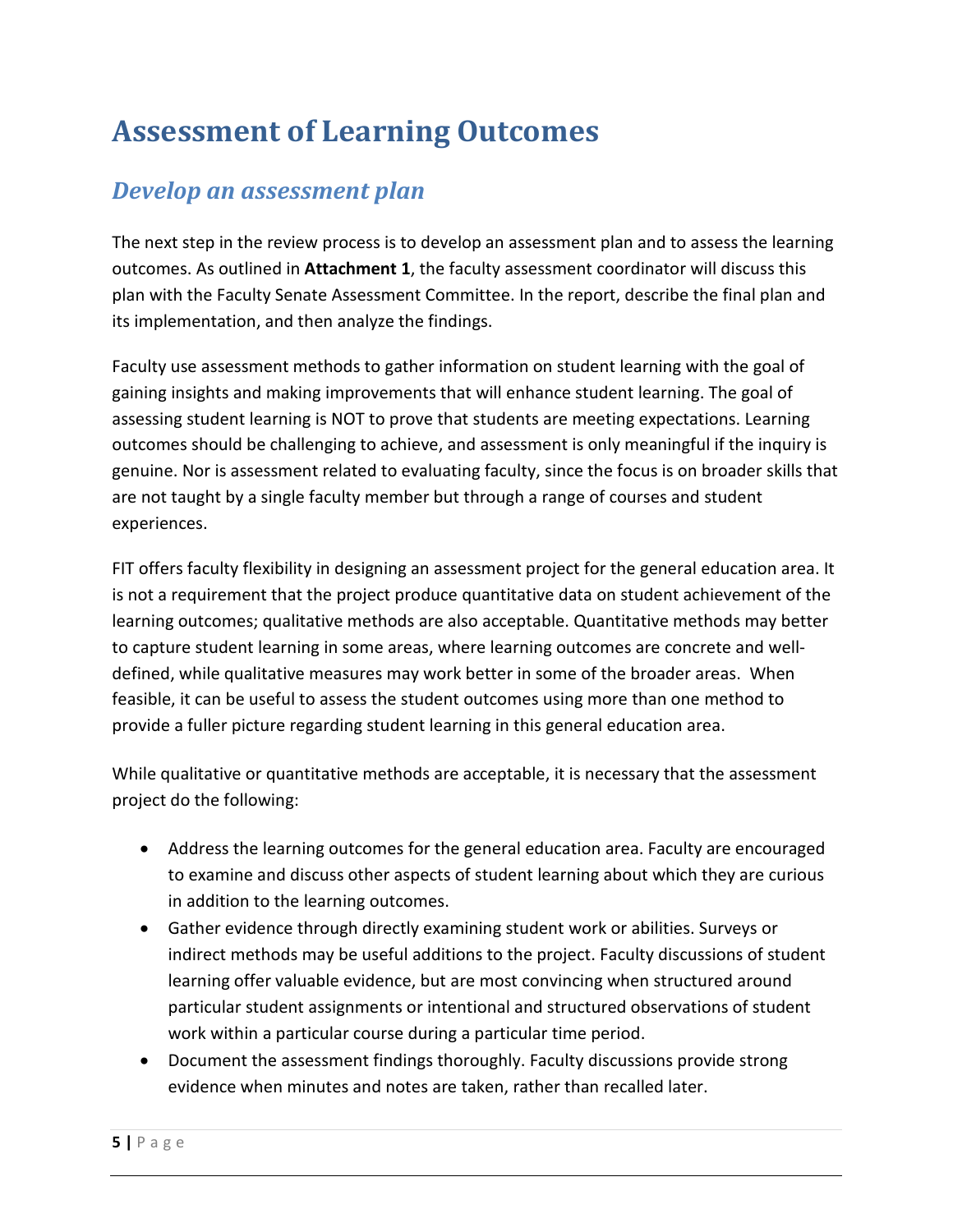• Offer credible findings about student achievement and relative strengths and areas for improvement.

If planning to use quantitative methods, please note that assessment is not social science research, although there are similarities in methods; it is not necessary for assessment methods to meet exacting statistical definitions of reliability or confidence. The assessment plan should propose measures to assess student learning that are designed to provide **credible evidence** regarding the extent to which students have achieved learning outcomes and to produce information that can be relied upon by faculty in decision making.

Student learning is best assessed by examining what students can *directly* demonstrate through their academic work (such as projects, papers, performances, and tests, to name a few), as opposed to what students perceive or say they have learned. Additional *indirect* methods (such as surveys and focus groups, for example) can provide useful contextual information and help provide a more complete picture of the learning process. For example, student feedback about their experiences in a class might shed some light on why learning outcomes were achieved or not. **Attachment 5** provides a list of direct and indirect assessment methods and further information on selection. Many direct methods rely on the use of rubrics to rate student work; information on developing and using rubrics can be found on the assessment page of the FIT website.

Student learning is best assessed through a consideration of student work that has been produced in a class as part of their learning in that class (embedded assessment). Assessments that are given outside of classes, or those that are added into classes solely for the purposes of assessment, particularly if they do not count towards a student's grade, may not provide reliable evidence as to student learning. This is because the results can be affected by student motivation (or lack thereof) or may be "inauthentic" in that they do not represent the types of tasks students regularly complete as part of their studies.

It is not necessary to obtain student consent to collect and review their work for assessment purposes, since there is a legitimate educational necessity for faculty to assess student learning at a program or institutional level. Assessment coordinators may want to inform students that their work will be included in the assessment project; sample text for emails can be found in **Attachment 6.** Once collected, student work should be de-identified – that is, all information identifying the individual student should be removed, and replaced with a separate number or other identifier. The coordinator, or IR&E, can keep a spreadsheet of the original student names and new identifiers; keeping this information allows for the possibility of analyzing the data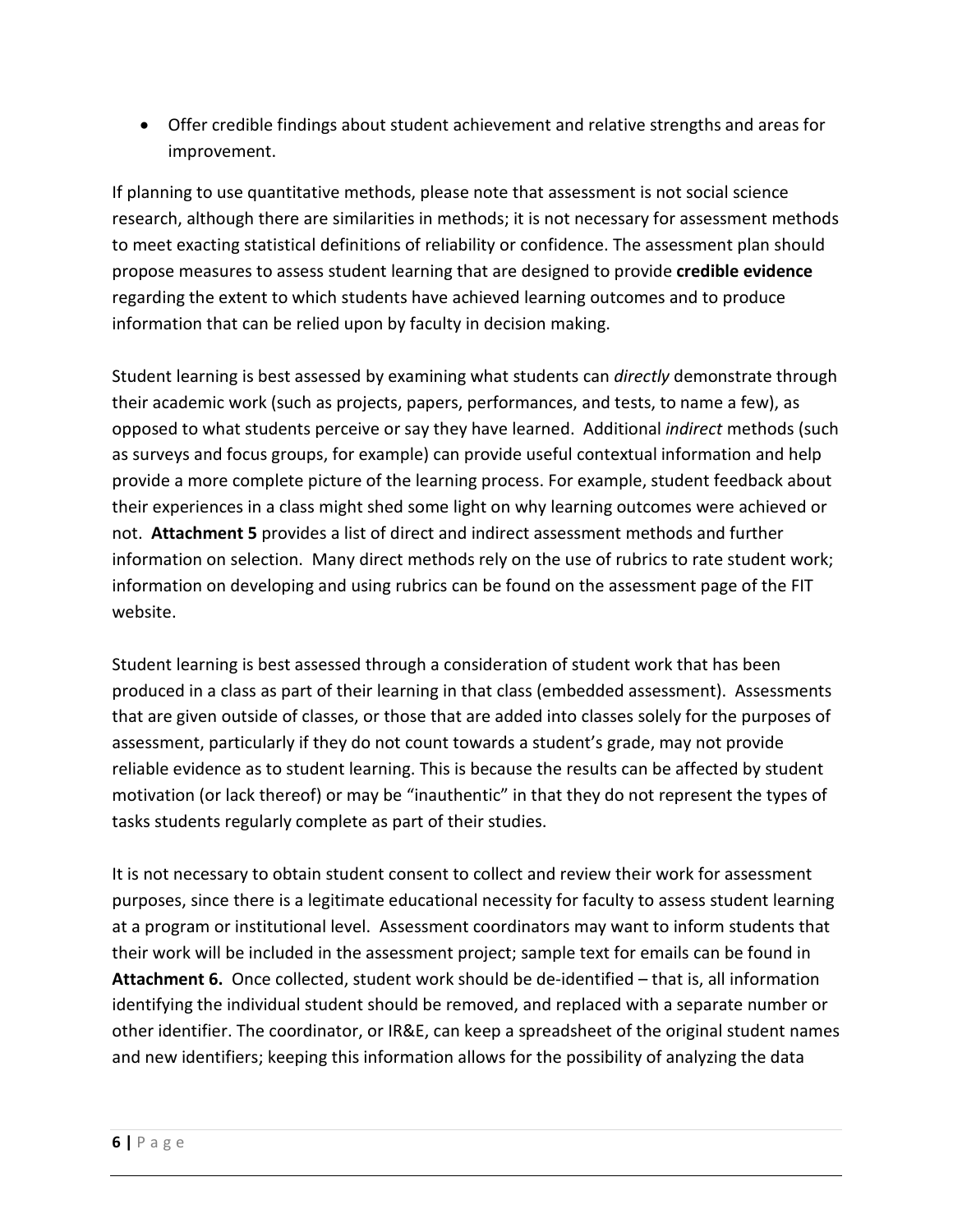according to student characteristics, such as Art & Design vs. Business & Technology scores, for example.

Implementing assessment methods requires a great deal of planning. To assess students' learning through their academic work, faculty leading general education projects will need to determine the courses from where student work will be drawn, recruiting the assistance of other faculty. Faculty may need to identify specific assignments in which students demonstrate the general education outcomes, or may need to add or alter assignments. Student work may need to be sampled, which requires decisions about sampling methods. There are also many decisions that need to be made if focus groups or surveys are chosen as supplemental assessment methods.

In many cases, faculty teaching a course can assess student work alongside their traditional grading practices. For example, faculty might fill out an additional rubric that isn't related to the assignment's grade, or take notes as to strengths/weaknesses of each assignment. Faculty provide reliable assessments of their own students as long as they understand that assessment of general education skills isn't evaluating their teaching. The reason student grades in the class or on the assignment are not considered good assessment evidence is because the global grade given in the class or on an assignment does not provide information about performance on specific learning outcomes or skills, not because faculty can't assess their own students.

It is generally not necessary to have a "second rater" for each student assignment. The goal of general education assessment projects is not to design experiments that meet social science research protocols and produce statistically significant findings that can be reproduced, but to gather information to guide discussions among faculty and shape decisions about how to improve learning. In these assessments, no grading or placement decisions are made about individual students, so a definitive rating is less necessary; resources can often be put to better use by sampling a broader range of student work, and being sure to provide for practices such as a rubric norming session or "anchor" or "benchmark" papers to ensure rating consistency.

For some assessment projects, it may be useful to have an outside instructor assess student skills, or to use a "second rater." These issues need to be discussed as a budget for the project is developed and the tradeoffs are analyzed. Assessment project coordinators should work closely with the Office of Institutional Research and Effectiveness regarding the selection of assessment methods and their implementation in order to ensure that assessment methods offer useful, high-quality information, and the budget needed to do so.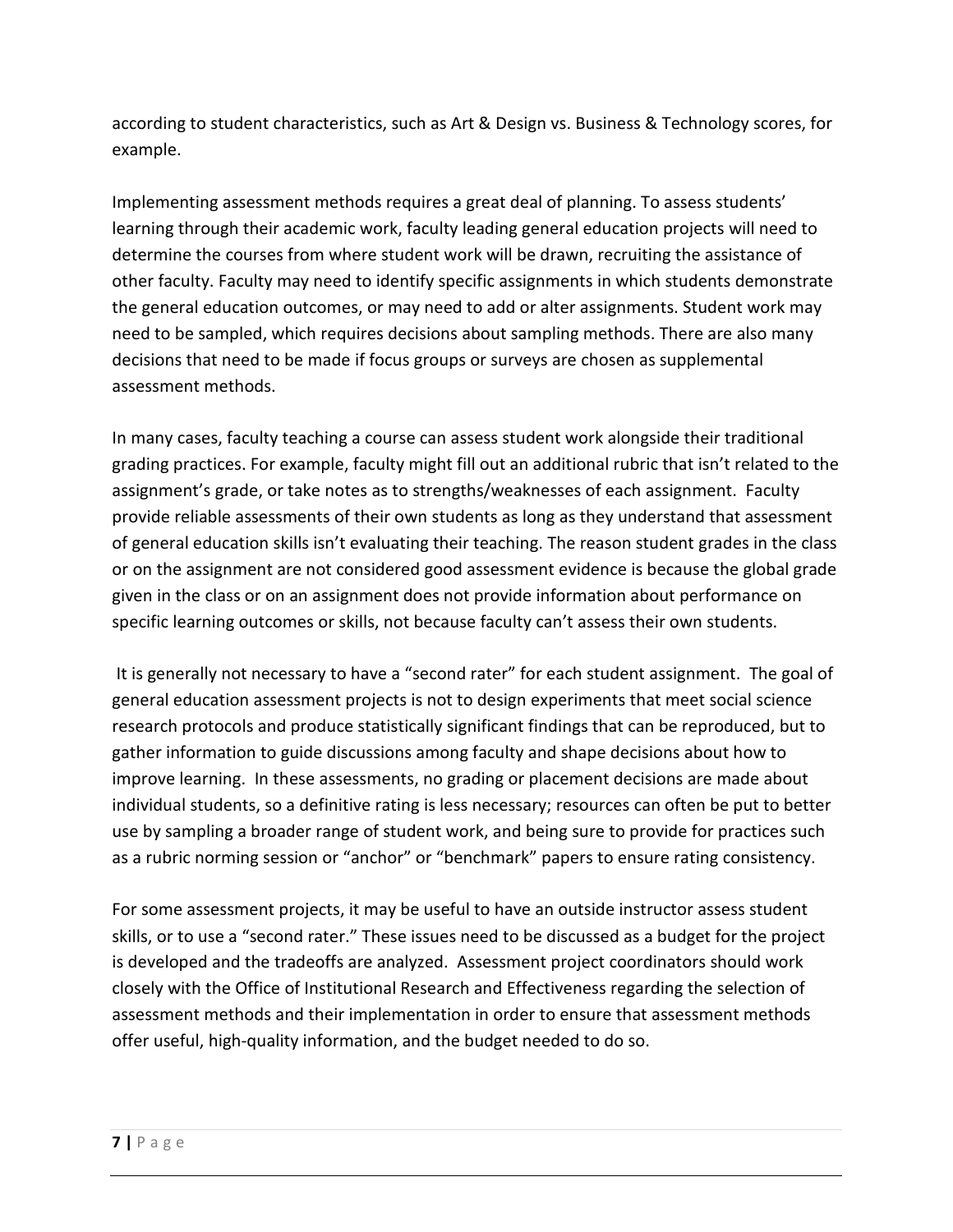The IR&E budget funds general education assessment projects, and adjunct faculty are compensated according to contract for any additional work outside of teaching duties performed for the assessment. Involvement in assessment projects for full-time faculty is considered part of service; full-time faculty are only compensated for intensive work that goes beyond typical service work, most commonly serving as "second rater" on lengthy student assignments. Faculty are paid the non-teaching (hourly) rate (which is half of the teaching rate, since the teaching rate includes preparation time). For example, adjunct faculty members might be compensated for attending meetings for the assessment project, for rating the work of students who are not in their classes, or for the time to fill out rubric forms or take notes on their own students' work. Faculty are not compensated for work that they already perform as part of their jobs. The assessment coordinator is compensated through the course release provided for the project. (See **Attachment 2**, Expectations for Faculty Coordinator).

### **Conduct the Assessment and Report on Assessment Process**

After the assessment plan has been carried out, describe the assessment methods. Why were these methods selected, and what was the logic behind the design? How were they instituted? This discussion needs to be detailed enough for readers to have a thorough understanding of the assessment results and to be able to evaluate whether the information is credible. For example, if a survey is administered, the narrative should define the population surveyed, discuss the survey process, and provide the survey instrument. As an additional example, if rubrics were used to assess student work, explain how consistency among raters was ensured. Be sure to include as attachments to this report all materials related to the assessment, such as assignments and rubrics. If faculty discussed strengths and weaknesses of specific student assignments at a meeting, minutes should be taken and included in the report.

In addition to describing the assessment methods, please discuss how well the methods worked. Did the plan work as intended? Did any difficulties arise in implementing the plan? Are there recommendations as to how assessment should be conducted in the future?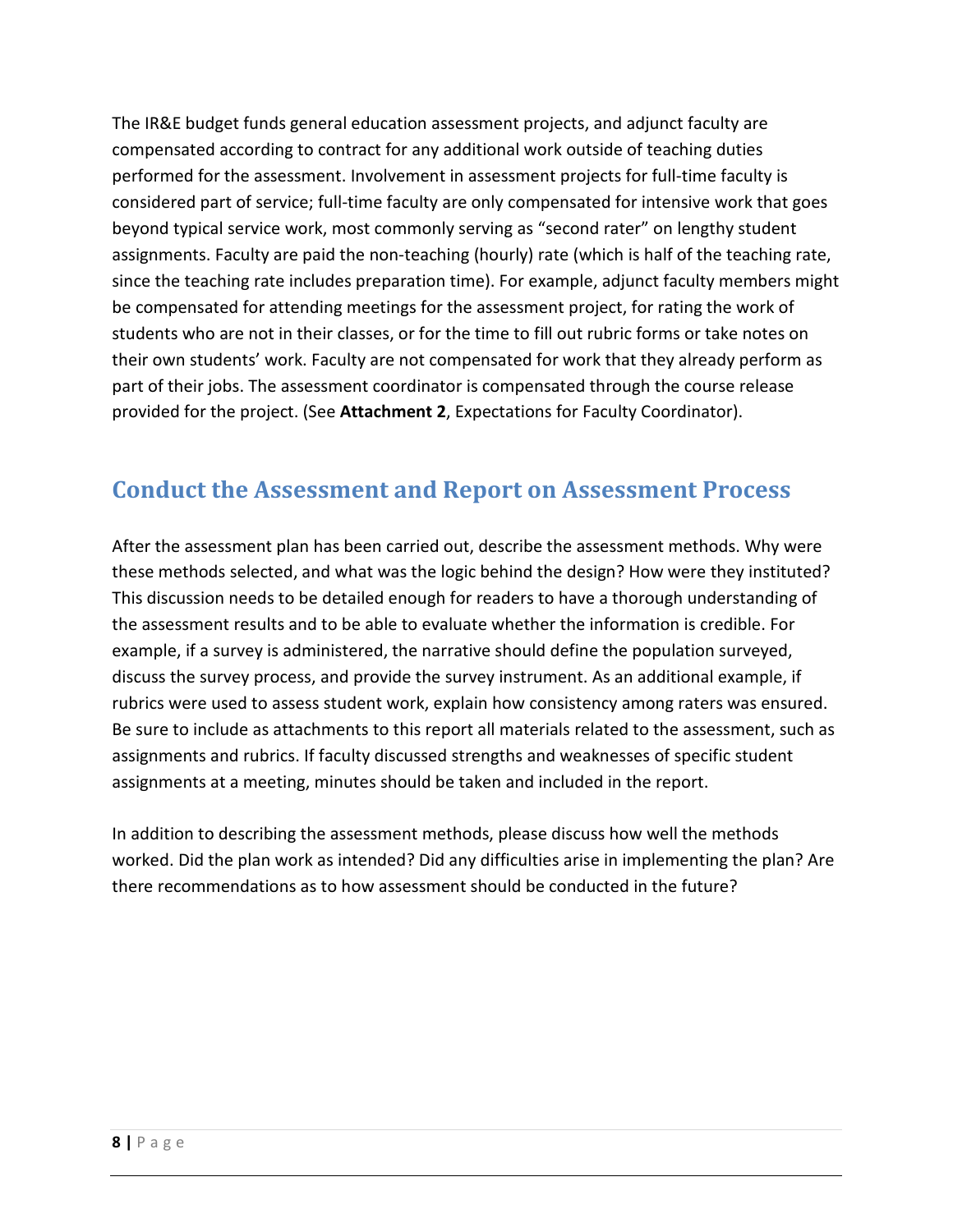### **Present and analyze the results**

After the information has been collected and documented, prepare a summary of the results and an analysis of their meaning for the general education area. The first question to answer is whether students met faculty expectations for achievement of the learning goals. This information is often presented in terms of the percentage of students who met the learning outcomes (or even exceeded faculty expectations) compared to the percentage of students who did not meet the learning outcomes. Knowing the percentage of students who met the learning outcomes is often more useful for understanding student learning than knowing the mean score.

| Learning Outcome               | # of            | % Student    | % Students     | % Students   | % Students   |
|--------------------------------|-----------------|--------------|----------------|--------------|--------------|
|                                | <b>Students</b> | Exceeding    | <b>Meeting</b> | Approaching  | Not Meeting  |
|                                | Assessed        | Expectations | Expectations   | Expectations | Expectations |
| Program Learning<br>Outcome #1 | N               | $X\%$        | Х%             | Х%           | Х%           |
| Program Learning<br>Outcome #2 | N               | Х%           | Х%             | Х%           | Х%           |

For example, the information might be presented in a chart similar to this:

After presenting information on whether students are meeting faculty expectations, it is important to analyze student performance in more detail. For the students who did not meet the learning outcomes, what were the specific shortcomings? Where are students performing well, and where do students have difficulties? If a rubric is used to analyze different characteristics that are part of a student learning outcome, a chart might look like this:

| Learning        | # of Students | % Student | % Students     | % Students  | % Students  |
|-----------------|---------------|-----------|----------------|-------------|-------------|
| Outcome         | Assessed      | Exceeding | <b>Meeting</b> | Approaching | Not Meeting |
|                 |               | Standard  | Standard       | Standard    | Standard    |
| Criteria #1     |               |           |                |             |             |
| (e.g.           | N             | X%        | Х%             | X%          | X%          |
| Aesthetics and  |               |           |                |             |             |
| Originality)    |               |           |                |             |             |
| Criteria #2     |               |           |                |             |             |
| (e.g. Use of    | N             | X%        | Х%             | X%          | X%          |
| Color)          |               |           |                |             |             |
| Criteria #3     |               |           |                |             |             |
| (e.g. Technical | N             | X%        | X%             | $X\%$       | X%          |
| Execution)      |               |           |                |             |             |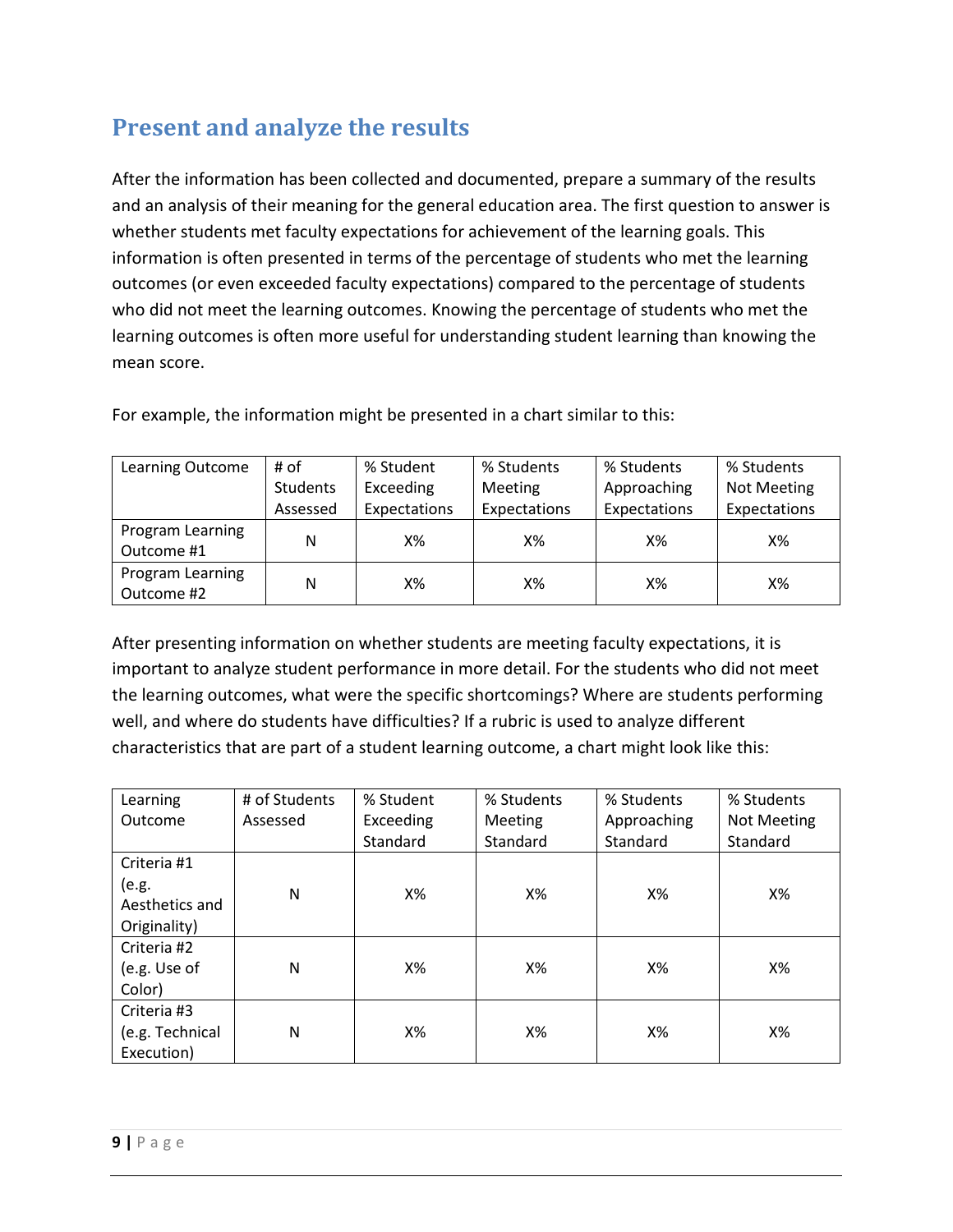The coordinator may also present data in visual charts or graphs. If so, it is best to develop charts that can be read when printed in greyscale; not everyone has access to color printing.

A project with qualitative methods will not have percentages to report, but should be able to present a set of findings about student achievement of the learning outcomes and areas of strength/weakness. These can presented as a list.

An assessment project should be designed to enable faculty to provide and discuss additional observations beyond the data. Faculty members may have insights about learning that are generated through the assessment process but not reflected in rubric results. Ideally, faculty will be able to meet to discuss their observations; if not, qualitative comments in addition to rubric ratings can be gathered. The ultimate goal is to identify areas that should be addressed in order to improve learning. In addition to any data presented about student learning, it is essential to include a narrative analysis of the results in the report.

## <span id="page-10-0"></span>**Initial Action Plan**

Based on all of the information gathered in the academic profile and the assessment process, develop a first draft of an action plan *for improving student learning in the general education area*. **The plan should focus on ways to enhance student learning, and not more broadly on the department offering the classes and its resources (except as they relate to student achievement of the general education outcomes).** This preliminary action plan includes a list of proposed actions to be undertaken in the next 3 or so years. Actions requiring additional resources may be listed in the second table. Also note steps for implementation. A final action plan will be developed after the "Use of Results" meeting with members from the dean's office, FIT's Academic Affairs, and the Office of Institutional Research and Effectiveness (IRE).

| <b>Action Steps. Please note</b><br>whether this action is: New as<br>a result of self-study; currently<br>planned; recently<br>implemented | <b>Outline of Implementation</b><br><b>Steps and Potential</b><br><b>Timeline</b> | <b>Effect on achievement of</b><br>student learning outcomes |
|---------------------------------------------------------------------------------------------------------------------------------------------|-----------------------------------------------------------------------------------|--------------------------------------------------------------|
|                                                                                                                                             |                                                                                   |                                                              |
|                                                                                                                                             |                                                                                   |                                                              |
|                                                                                                                                             |                                                                                   |                                                              |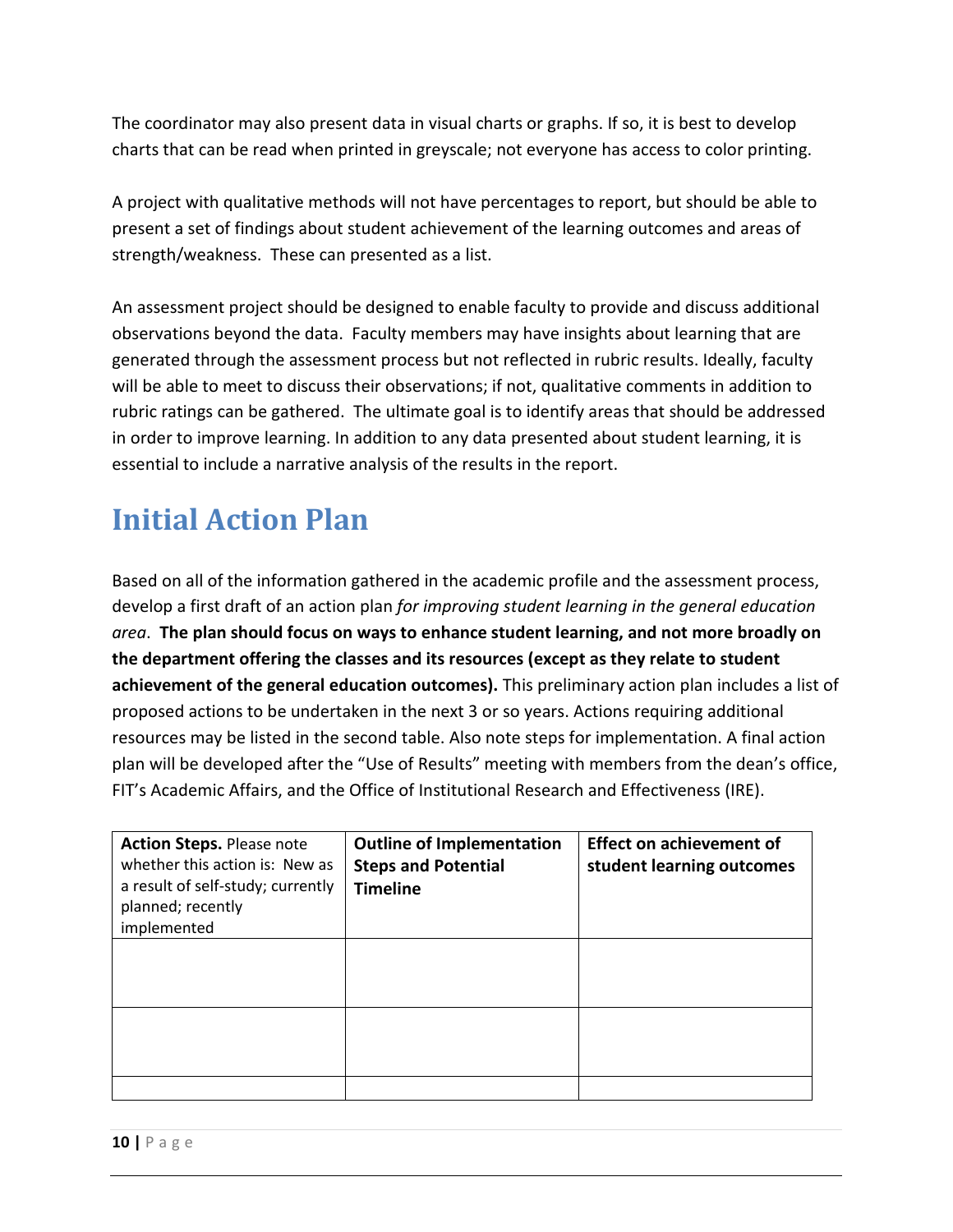#### **Resource Requests Supported by General Education Assessment**

In this chart, list resource requests they plan to make through the regular budgetary process, and a summary of how the assessment supports the request. Assessment results may be used as evidence to support budgetary requests through the established channels.

| <b>Budgetary Request</b> | Cost | Already requested<br>(R); already planned<br>$(P)$ ; or New $(N)$ | How supported by assessment |
|--------------------------|------|-------------------------------------------------------------------|-----------------------------|
|                          |      |                                                                   |                             |
|                          |      |                                                                   |                             |

The final version of the action plan will be completed on an Excel template provided by the Office of Institutional Research and Effectiveness. This will include a one-paragraph discussion of the assessment methods and the assessment findings and will be posted for the community on MyFIT.

As outlined in **Attachment 1**, the faculty assessment coordinator will share and discuss the assessment report with the Faculty Senate Assessment Committee.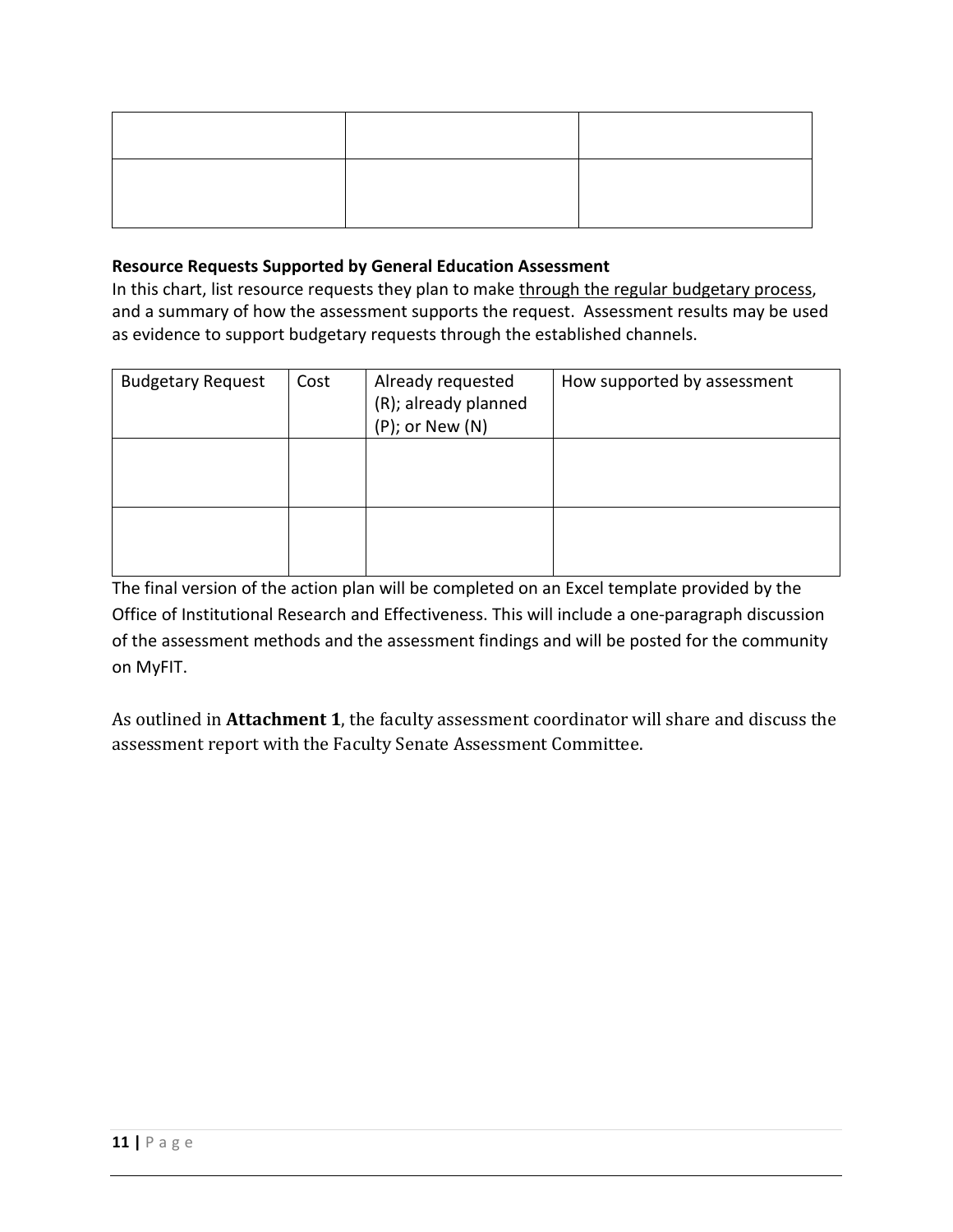## <span id="page-12-0"></span>**Using the Results**

The final phase of the review process is the "Use of Results" stage, which includes:

- The distribution of all informational materials (assessment report, latest version of action plan) to wrap-up meeting participants and other interested parties;
- A wrap-up meeting; and
- The development of a final action plan.

Participants in the Use of Results process include department representatives, the school Dean, the Vice President for Academic Affairs, other academic affairs senior leadership, and staff from the Office of Institutional Research and Effectiveness.

The Use of Results wrap-up meeting will include a discussion of the following topics:

- The process and methods used to develop the assessments and gather the evidence;
- The meaning and significance of the assessment results; and
- The actions that should be taken in light of the findings of the assessments.

The meeting should result in an agreement on the proposed outcomes and a commitment to move forward on the agreed upon action plan recommendations.

Notes will be taken during the meeting and minutes prepared by Institutional Research and Effectiveness staff. These minutes, after review by the participants, will be maintained as a record of the discussions and recommendations made during the meeting.

Departmental representatives will prepare a final action plan based on the recommendations, using a template provided by IRE (below). This template will also require a brief summary of the assessment methods and findings, and it will be posted to MyFIT to share with the rest of the community. The final action plan could be viewed as a framework for ongoing assessment of the general education area's operations. For each action identified, the department will propose ways to evaluate whether the actions have been successful. Each year, the department will report progress to IRE regarding the action steps.

**Note**: Actions that have budgetary implications must go through the college budget planning process, with the program review results provided as supporting materials.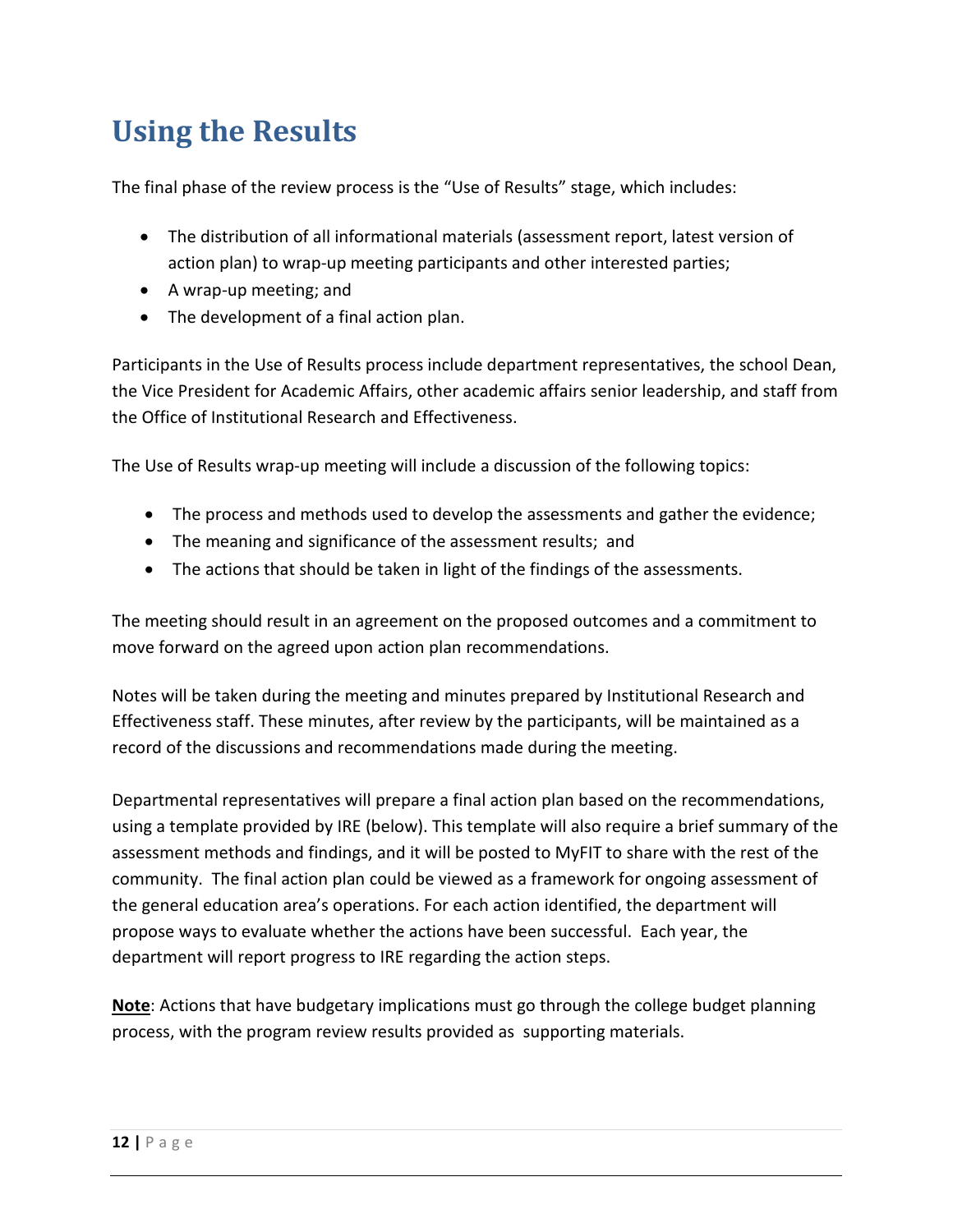The final action plan is posted for the community on MyFIT, along with brief summaries of the assessment and findings. It may also be used for publicly available reports on assessment at FIT.

The action plan will be included with the final report and presented to the school Dean and the Vice President for Academic Affairs, who will present it to the president.

### **General Education Assessment: Project Summary and Action Plan**

Brief summary of assessment method:

Brief summary of assessment findings: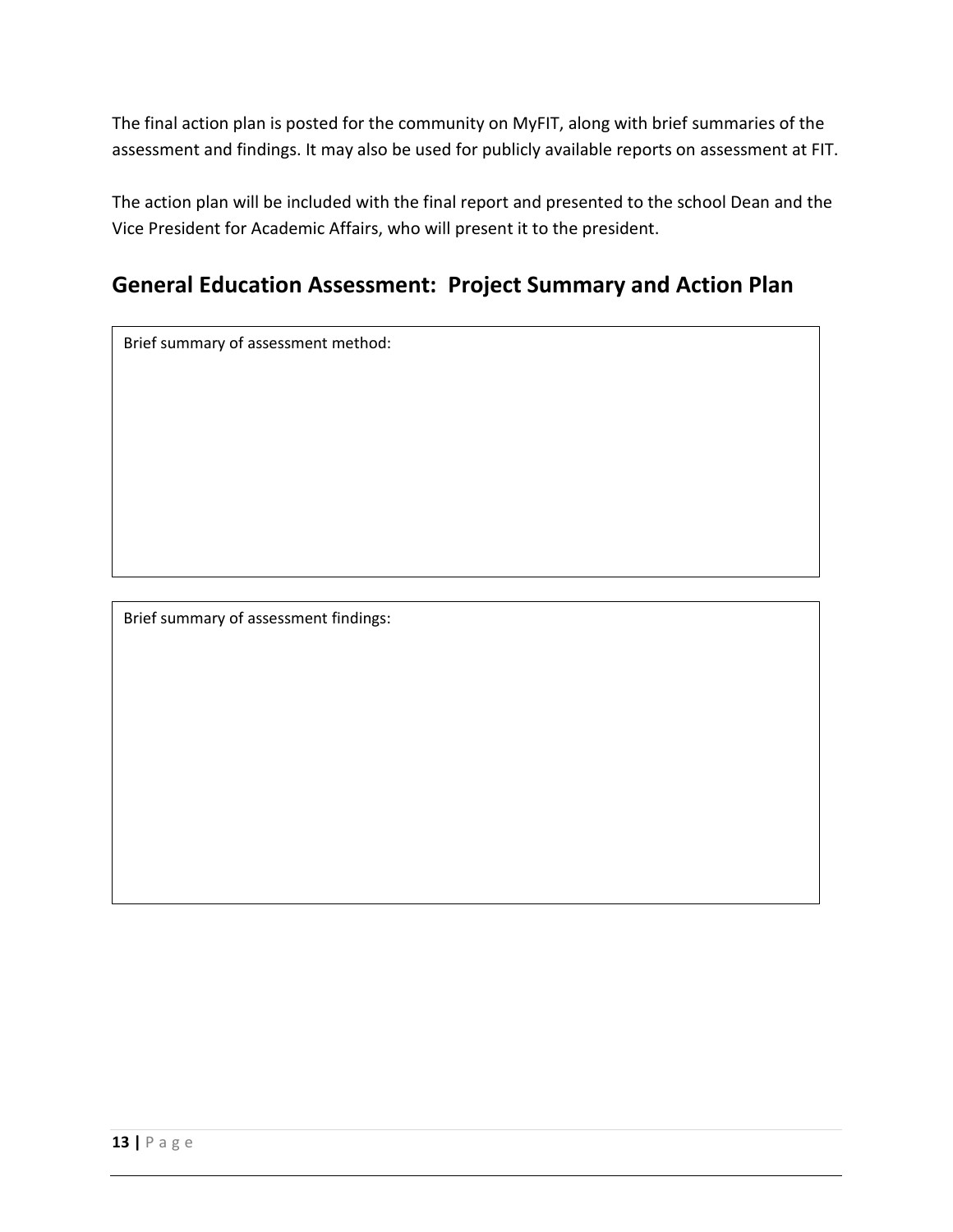#### **FINAL ACTION PLAN**

Note: Version published on MyFIT will only include the Action steps and Intended results; other columns will be hidden.

| No.            | Action Steps: Actions to be taken<br>to improve student learning.<br>Please note whether this action<br>is: New as a result of self-study;<br>currently planned; recently<br>implemented | <b>Lead</b><br><b>Responsibility</b> | <b>Implementation Plan with</b><br><b>Timeline</b> | <b>Intended results: Effect on</b><br>student achievement of<br>learning outcomes |
|----------------|------------------------------------------------------------------------------------------------------------------------------------------------------------------------------------------|--------------------------------------|----------------------------------------------------|-----------------------------------------------------------------------------------|
| 1              |                                                                                                                                                                                          |                                      |                                                    |                                                                                   |
| $\overline{2}$ |                                                                                                                                                                                          |                                      |                                                    |                                                                                   |
| $\overline{3}$ |                                                                                                                                                                                          |                                      |                                                    |                                                                                   |
| 4              |                                                                                                                                                                                          |                                      |                                                    |                                                                                   |
| 5              |                                                                                                                                                                                          |                                      |                                                    |                                                                                   |
| 6              |                                                                                                                                                                                          |                                      |                                                    |                                                                                   |

#### **Resource Requests Supported by General Education Assessment**

In this chart, list resource requests they plan to make through the regular budgetary process, and a summary of how the assessment supports the request. Assessment results may be used as evidence to support budgetary requests through the established channels.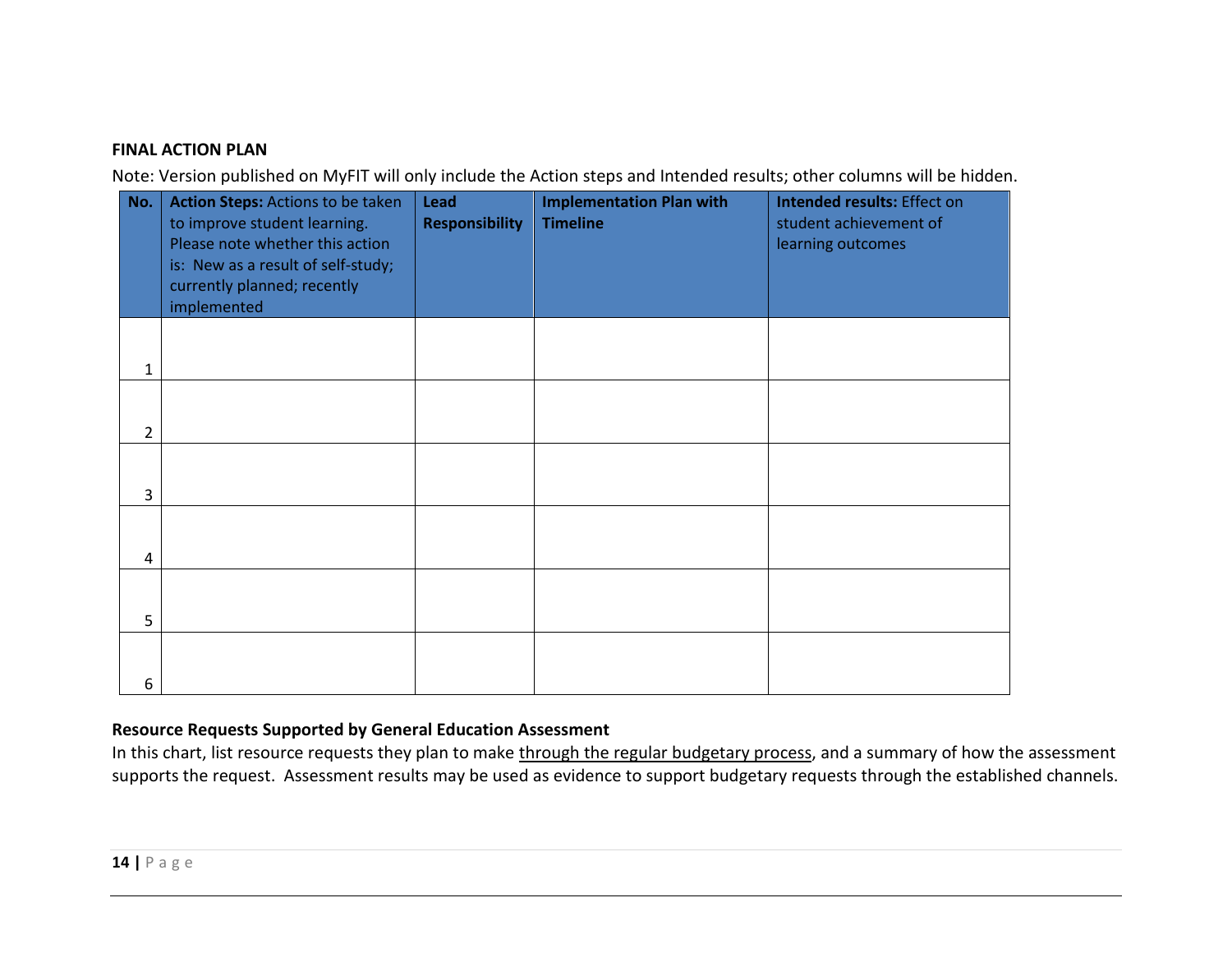| <b>Budgetary Request</b> | Cost | Already requested<br>(R); already planned<br>$(P)$ ; or New $(N)$ | How supported by assessment |
|--------------------------|------|-------------------------------------------------------------------|-----------------------------|
|                          |      |                                                                   |                             |
|                          |      |                                                                   |                             |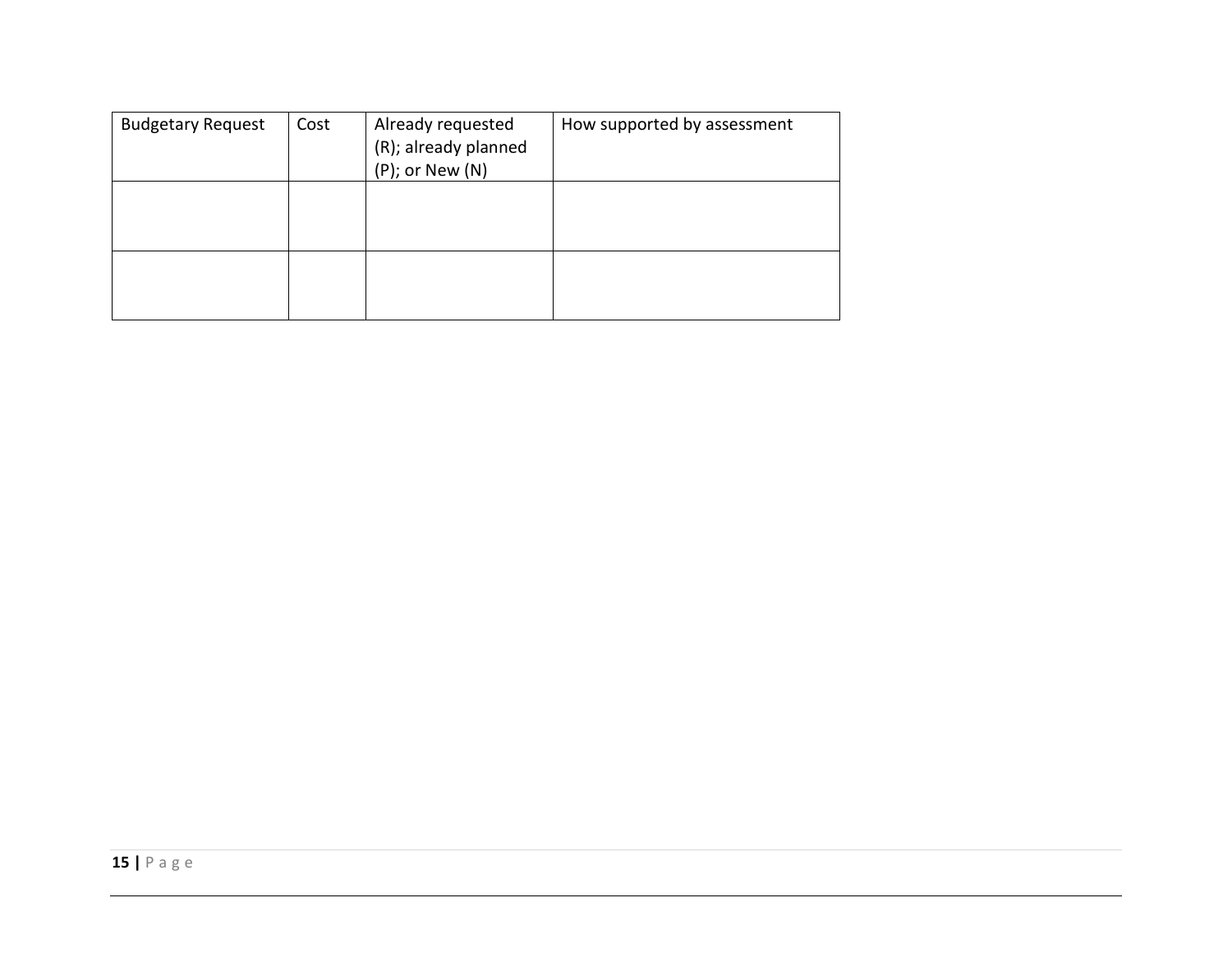### **Attachments**

- **1. Role of Faculty Senate Assessment Committee**
- **2. Expectations for Assessment Coordinator**
- **3. Writing General Education Learning Outcomes**
- **4. SUNY GER Student Learning Outcomes**
- **5. General Education Assessment Methods**
- **6. Sample Information Letter to Students**
- **7. Timeline for General Education Reviews**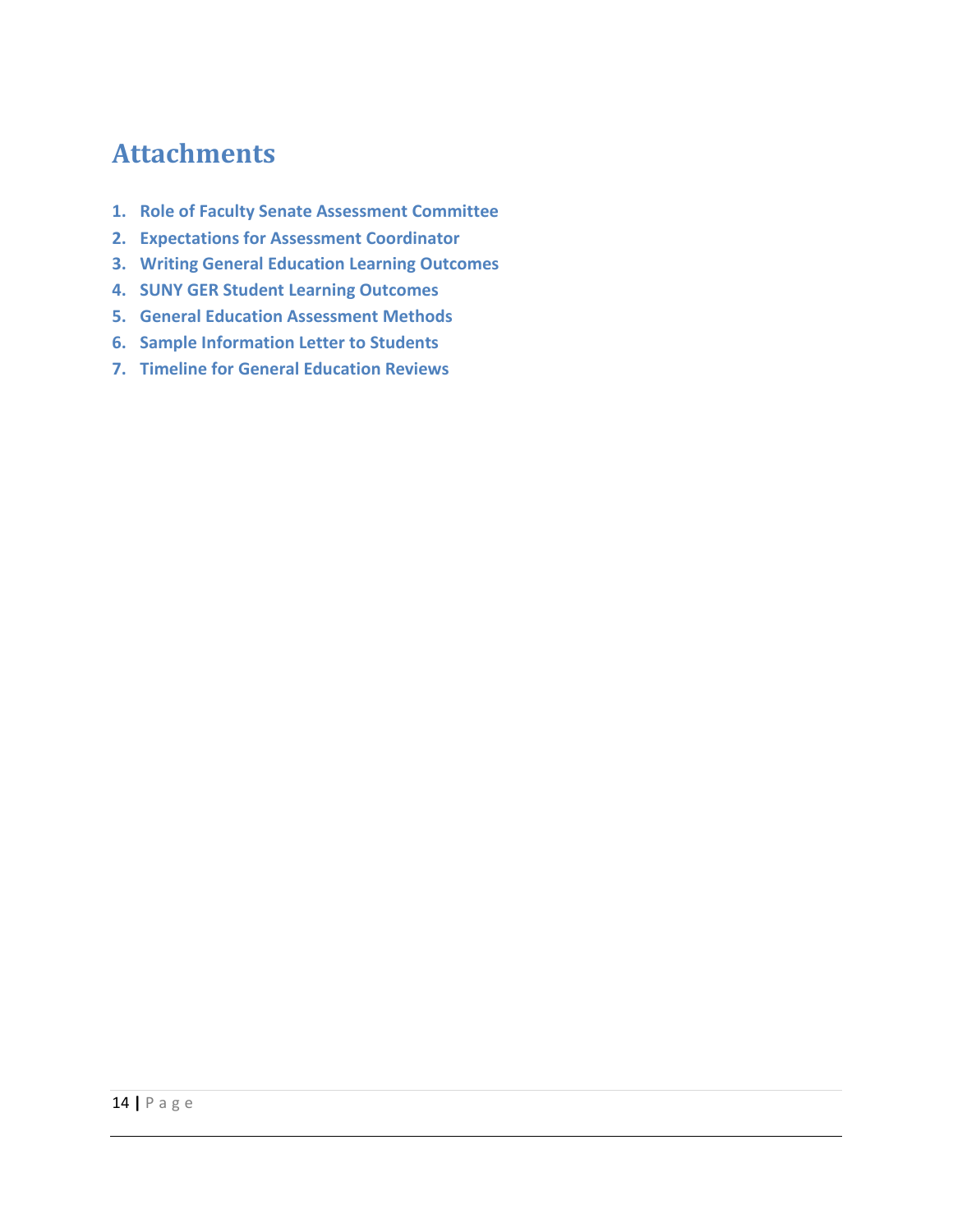## **Attachment 1: Role of Faculty Senate Assessment Committee**

The Faculty Senate Assessment Committee provides feedback and guidance during the general education assessment process. All faculty have a stake in the success of FIT students in general education learning, whether or not they teach general education classes. The committee provides a place for faculty from across the College to discuss student learning of these important skills and knowledge areas. Members of the committee have extensive experience with assessment of student learning, either from conducting assessment projects themselves or from serving on the committee.

Faculty general education assessment coordinators are expected to present to the assessment committee twice. While the project is in the planning stages, the coordinator should meet with the committee to discuss the plans so that committee members can offer feedback or other forms of assistance. Sometimes, this may not be possible due to scheduling or timing issues; if this is the case, the coordinator should write up a 1-2 page description of the plan for the committee, which will provide written feedback.

Once the assessment project has been completed and the report written, the general education assessment coordinator presents the results to the committee for discussion. The committee will provide feedback on the report, using the rubric below, and offer comments and suggestions, either to inform the final report, or the next assessment of the general education area. This is a way for FIT to "assess the assessment" of general education, since these rubrics and comments will be compiled annually and reviewed so the committee can suggest improvements to the assessment process.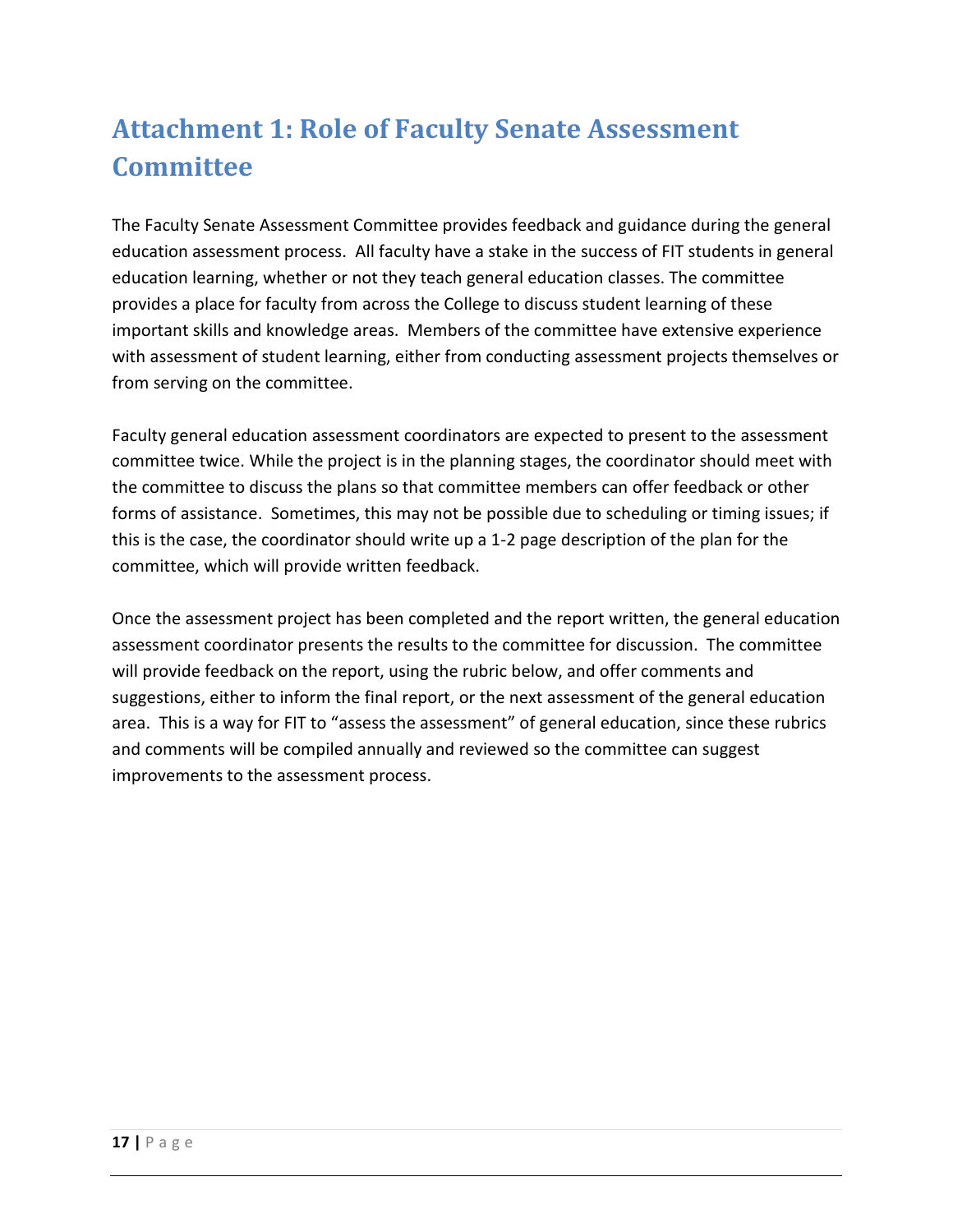|                          | <b>Emerging</b>           | Accomplished           | <b>Exemplary</b>          | <b>Comments</b> |
|--------------------------|---------------------------|------------------------|---------------------------|-----------------|
| Alignment: Assessment    | Methods could have been   | Assessment methods     | Assessment methods        |                 |
| Methods                  | better designed and       | gathered relevant      | gathered nuanced,         |                 |
|                          | implemented and could     | evidence regarding     | complex information       |                 |
|                          | benefit from more         | student achievement of | about student             |                 |
|                          | relevant information      | learning outcomes.     | achievement of learning   |                 |
|                          | about the achievement of  |                        | outcomes through well-    |                 |
|                          | student learning          |                        | designed tools and/or     |                 |
|                          | outcomes.                 |                        | multiple measures.        |                 |
| Validity of Sample:      | Sample size was too small | Sample size and        | Sample size and           |                 |
| Sample was appropriate   | for faculty to use        | composition were       | composition were          |                 |
| in terms of size,        | information without       | sufficient             | excellent/appropriate,    |                 |
| representativeness, etc. | further assessment, or    | (diverse/breadth) to   | allowed for high level of |                 |
|                          | sample was not            | provide reliable       | confidence in findings,   |                 |
|                          | representative.           | information.           | and allowed for           |                 |
|                          |                           |                        | comparison between        |                 |
|                          |                           |                        | different student         |                 |
|                          |                           |                        | groupings.                |                 |
| <b>Assessment Tools:</b> | Assessment tools could    | Assessment tools were  | Assessment tools met the  |                 |
| Quality and              | have been better          | well-designed and      | needs of the assessment   |                 |
| implementation of tools  | designed and/or           | implemented in a way   | (rubric, survey or other  |                 |
| was appropriate (e.g.    | implemented and did not   | that provided reliable | tool was well-            |                 |
| rubric, survey or other  | achieve a sufficient      | information.           | designed/aligned with     |                 |
| tool was well-           | amount of reliable        |                        | learning outcomes);       |                 |
| designed/aligned to      | information.              |                        | implementation of the     |                 |
| learning outcomes,       |                           |                        | tools were appropriate    |                 |
| student work samples     |                           |                        | (student work samples     |                 |
| well chosen, efforts     |                           |                        | were well-chosen);        |                 |
| made to ensure tool      |                           |                        | efforts were made to      |                 |
| reliability (rubric      |                           |                        | ensure reliability of the |                 |
| norming, anchor          |                           |                        | tool (rubric norming,     |                 |
| papers).                 |                           |                        | anchor papers).           |                 |

### **Faculty Senate Assessment Committee: Rubric for General Education Assessment Reports**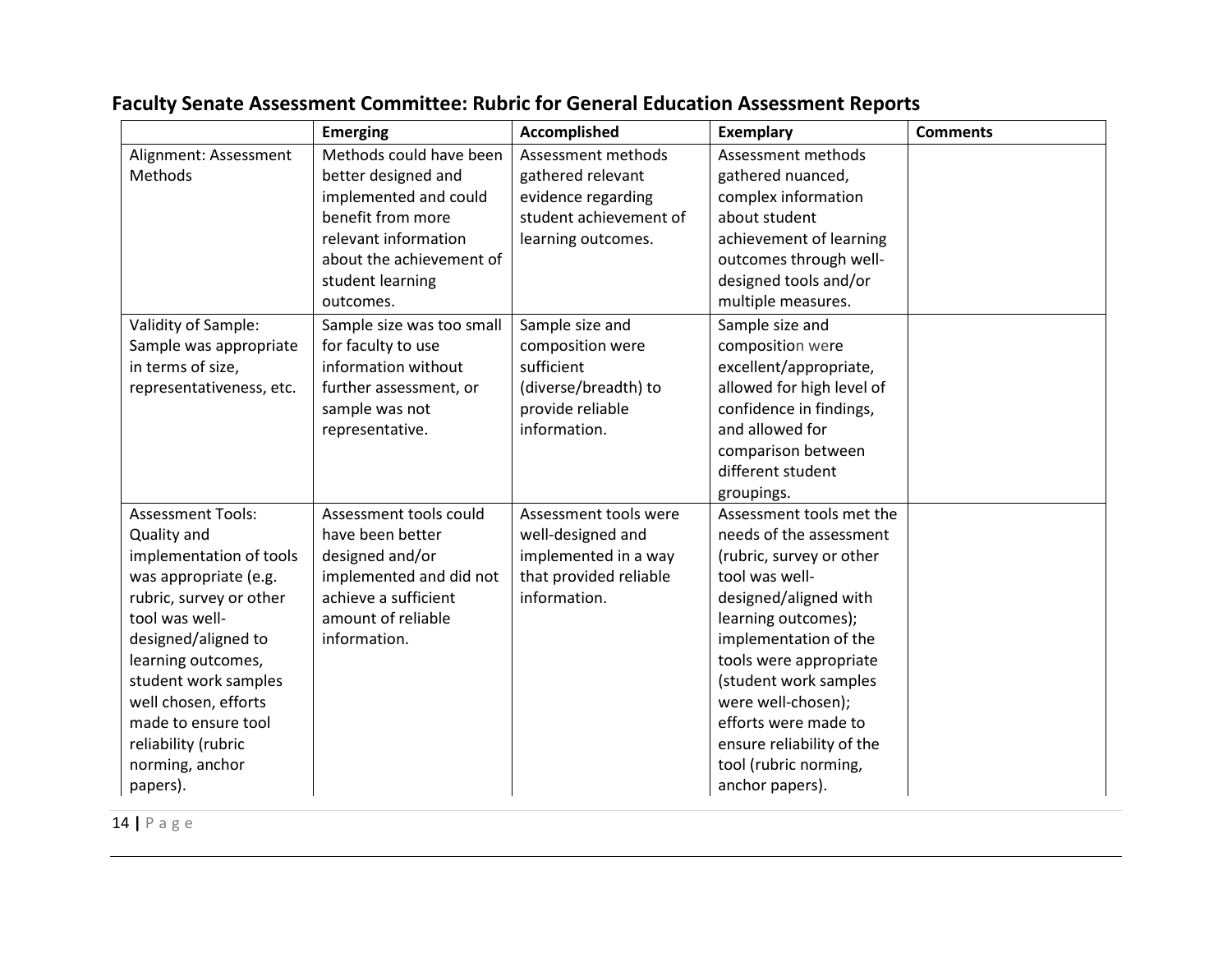| <b>Results of Student</b><br>Learning Outcomes:<br>Assessment provided<br>information as to the<br>relative strengths and<br>weakness in achieving<br>the learning outcomes.                                                                                   | Assessment findings did<br>not provide enough<br>information on student<br>achievement of learning<br>outcomes, or only<br>provided cursory<br>information on<br>achievement with lack of<br>detail as to strengths or<br>weaknesses. | Assessment findings offer<br>evidence on student<br>achievement of learning<br>outcomes as well as areas<br>of strength/weakness.                                   | In addition to evidence of<br>student achievement of<br>outcomes and<br>strength/weakness,<br>findings provide<br>additional insights into<br>other areas of learning.                                                                                                                                            |  |
|----------------------------------------------------------------------------------------------------------------------------------------------------------------------------------------------------------------------------------------------------------------|---------------------------------------------------------------------------------------------------------------------------------------------------------------------------------------------------------------------------------------|---------------------------------------------------------------------------------------------------------------------------------------------------------------------|-------------------------------------------------------------------------------------------------------------------------------------------------------------------------------------------------------------------------------------------------------------------------------------------------------------------|--|
| Interpretation of Student<br>Learning Outcomes:<br>Report provided<br>adequate interpretation<br>and analysis of student<br>learning outcomes.                                                                                                                 | Results presented with<br>little analysis, not<br>discussed among faculty<br>(participating or<br>departmental), and<br>lacked insights.                                                                                              | Report interprets<br>assessment evidence to<br>analyze why students<br>performed as they did,<br>how learning has changed<br>over time, and with solid<br>insights. | Report provides strong,<br>compelling interpretation<br>of results accompanied<br>by deeply relevant and<br>actionable insights.                                                                                                                                                                                  |  |
| Use of Results: Report<br>offered concrete,<br>feasible, implementable,<br>and observable action<br>steps aligned with the<br>findings and insights,<br>that will contribute<br>towards the<br>improvement of student<br>learning of the gen ed<br>outcome(s). | Action steps are not<br>directly related to<br>assessment findings, are<br>limited in scope due to<br>lack of assessment<br>information, are not well<br>clarified, and/or do not<br>seem likely to lead to<br>improvement.           | Action steps are related<br>to findings and are likely<br>to lead to improvements<br>in the achievement of<br>existing or revised<br>learning outcome(s).           | Action steps show deep<br>insights into, and directly<br>related to findings that<br>are specific, concrete,<br>feasible, implementable,<br>observable, and detailed,<br>and have the potential to<br>lead to significant<br>improvements in the<br>achievement of existing<br>or revised learning<br>outcome(s). |  |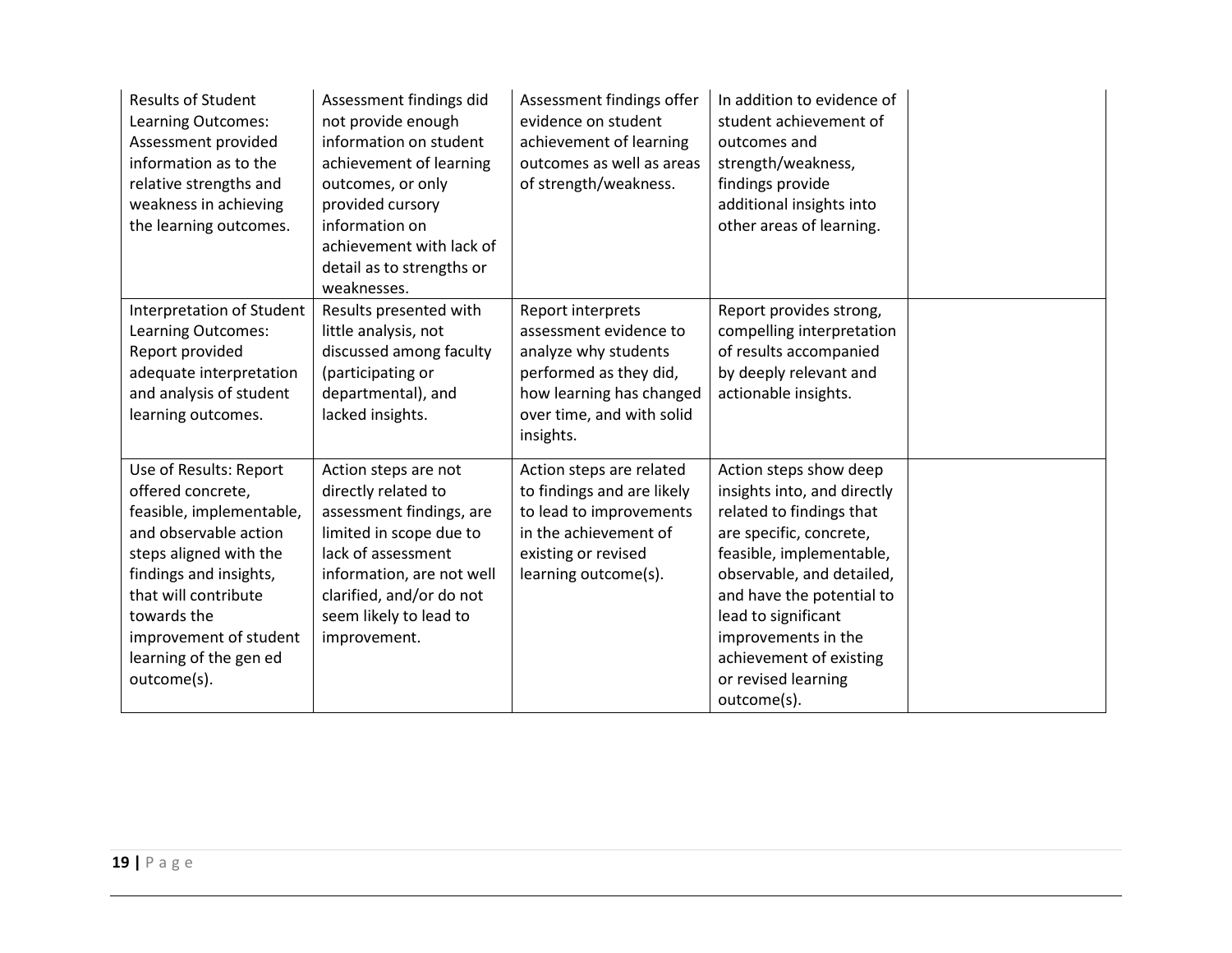## <span id="page-20-0"></span>**Attachment 2: Expectations for Faculty General Education Assessment Coordinators**

These are the expectations for those serving as faculty general education assessment coordinators:

- The School of Liberal Arts provides one course release (for one semester, representing approximately 90 hours of time) to the assessment coordinator for managing the project and writing the report. The coordinator is expected to follow the usual procedures for requesting a course release. The coordinator should determine the semester that is best for the release depending on the anticipated timing of the workload. Due to the timing of student assignments and other factors, most assessment projects will continue over more than one semester. The coordinator may want to track hours spent on the project, and to work with the Office of Institutional Research & Effectiveness for support with administrative aspects.
- Since faculty assessment coordinators are compensated through a course release, they should not include themselves on the list for faculty payments for attendance at meetings, rating assignments, etc.
- Early in the process, the coordinator will work with the Executive Director of Assessment to establish the timeline for the project. Coordinators are expected to follow the schedule and complete the report by the deadline established in order to keep the process on track.
- The coordinator will work with the Executive Director of Assessment in planning the project to ensure that it aligns with current assessment practices at the College and provides appropriate evidence for accreditors. The coordinator will develop an estimated budget for approval by the Director of Assessment. The coordinator will briefly outline the assessment plan in a 1-2 page document; significant deviations should be made only with the agreement of the Director of Assessment.
- The coordinator will review the plan with the Faculty Senate Assessment Committee, either in person or by submitting the written plan for feedback. The coordinator will also present the final report and discuss the findings at the end of the process. See Attachment 1 on the Role of the Faculty Senate Assessment Committee.
- Coordinators will be expected to attend events related to general education assessment organized by Academic Affairs and IR&E. No more than two events per year will be held. Events may include an orientation for all coordinators or a presentation of general education assessment projects to the entire community, for example.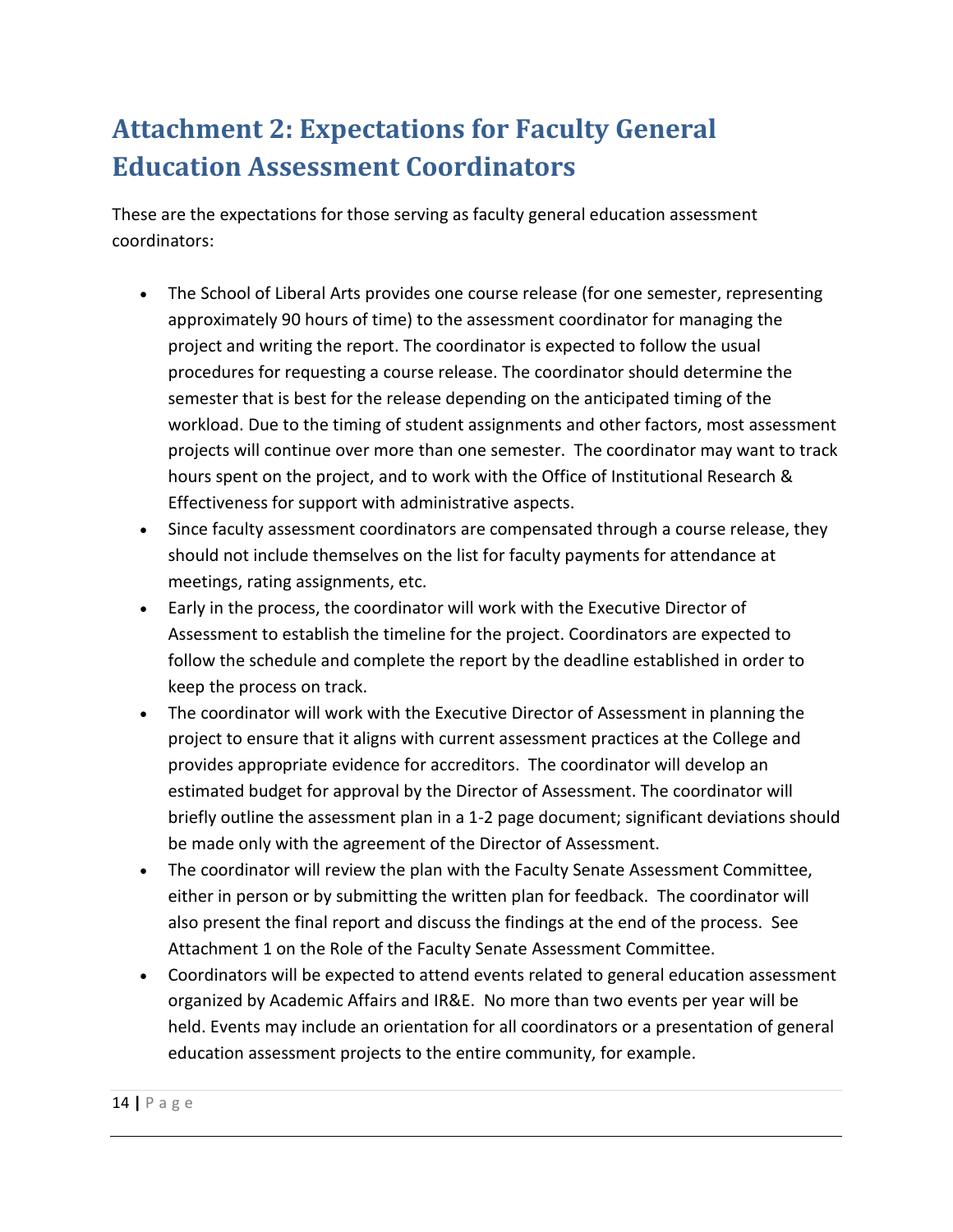## <span id="page-21-0"></span>**Attachment 3. Writing Student Learning Outcomes for General Education**

Student learning outcomes (SLOs) are statements of the knowledge, skills, competencies, or attitudes that students are expected to gain through a particular education experience. In education, the term "learning outcome" is used to mean something more specific than the term "goal." Goals tend to be broad aspirational statements, while SLOs are written to describe concrete, specific and observable aspects of student learning. In practice, it is sometimes difficult to distinguish between the two terms, particularly for the general education area, which is designed to foster broad knowledge and skills that are learned and applied in a wide variety of contexts. Even in the area of general education, it is important to craft learning outcomes that provide clarity as to what students learn.

#### **Learning Outcomes Statements:**

This simple formula can help you write an appropriate learning outcome:

Upon completion of this learning experience,

students will be able to  $\qquad \qquad$  (action verb(s)) \_\_\_\_\_\_\_\_\_\_\_\_\_\_\_\_\_\_\_\_\_+

(what the student will know/skills/affective change)



*From the Center for Teaching and Learning, Indiana University-Purdue University Indianapolis*

*Possible add-ons:* 

*\*a student outcomes statement may include the criteria under which the learning will take place (e.g. "under the guidance of the clinical practitioner," "with the aid of notes," etc.) \*sometimes, a descriptor of the standard of performance may be included. For example, phrases like "at a professional level" or "publishable" may provide important indicators of the level of performance desired. However, generally faculty establish specific performance criteria in the assessment phase.*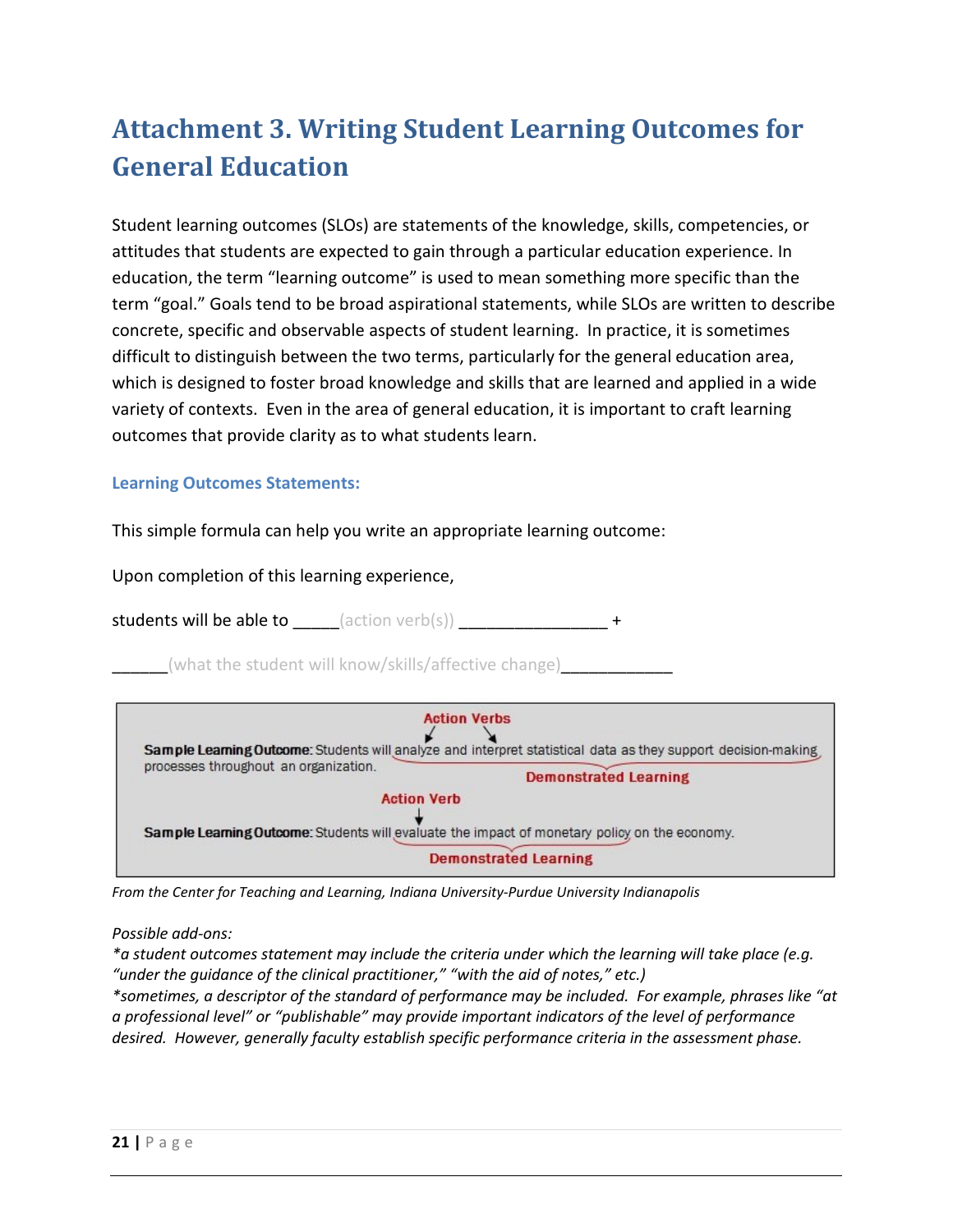#### **Characteristics of effective SLOs in General Education:**

They are stated in clear terms and describe specifically what students should be able to demonstrate

- *Poor:* Students will think critically about literary works.
- *Better:* Students will present original interpretations of literary works in the context of existing research on these works.
- *Poor:* Students will know how to conduct research
- *Better:* Students will be able to independently design and carry out experimental and correlational research that yields valid results
	- o *Explanation:* It is important to provide some information as to what the skill looks like in the program. "Students will be able to conduct research" is vague.. Does this mean students will be able to establish a research question? Review the literature? Establish hypotheses? Collect data? Analyze data? Interpret results? Draw conclusions? Some of these? All of these?

They are neither too broad nor too specific. They are general enough to capture important learning, but clear and defined enough to be observable.

- *Too broad:* Students will demonstrate information literacy skills.
- *Too specific:* Students will be able to use the college's online services to retrieve information.
- *About Right:* Students will be able to locate information from internet sources and evaluate it critically for its validity and appropriateness.

They are framed around the learning result and not the learning process, assignment or activities

- *Poor:* Students will become better at presenting their business plan assignment and gain confidence.
- *Better:* Students will be able to present a business plan confidently and coherently in an oral presentation.
	- o *Explanation:* Avoid framing learning outcomes around "improvement"; instead, state what students will be able to do.

They can be reasonably observed and measured

- *Poor:* Students will demonstrate ethnical awareness
- *Better:* Students are able to identify and analyze real-world ethical problems or dilemmas and identify those affected by the dilemma*.*

**Parts adapted from the following materials:** \*Linda Suskie, *Assessing Student Learning: A Common Sense Guide,* Second Edition, San Francisco: Jossey-Bass, 2009; \*Marquette University[, http://www.marquette.edu/assessment/;](http://www.marquette.edu/assessment/) \*University of Connecticut[: http://assessment.uconn.edu/docs/HowToWriteObjectivesOutcomes.pdf](http://assessment.uconn.edu/docs/HowToWriteObjectivesOutcomes.pdf) ; \* Florida State University: <https://distance.fsu.edu/docs/instructors/LearningOutcomes.pdf>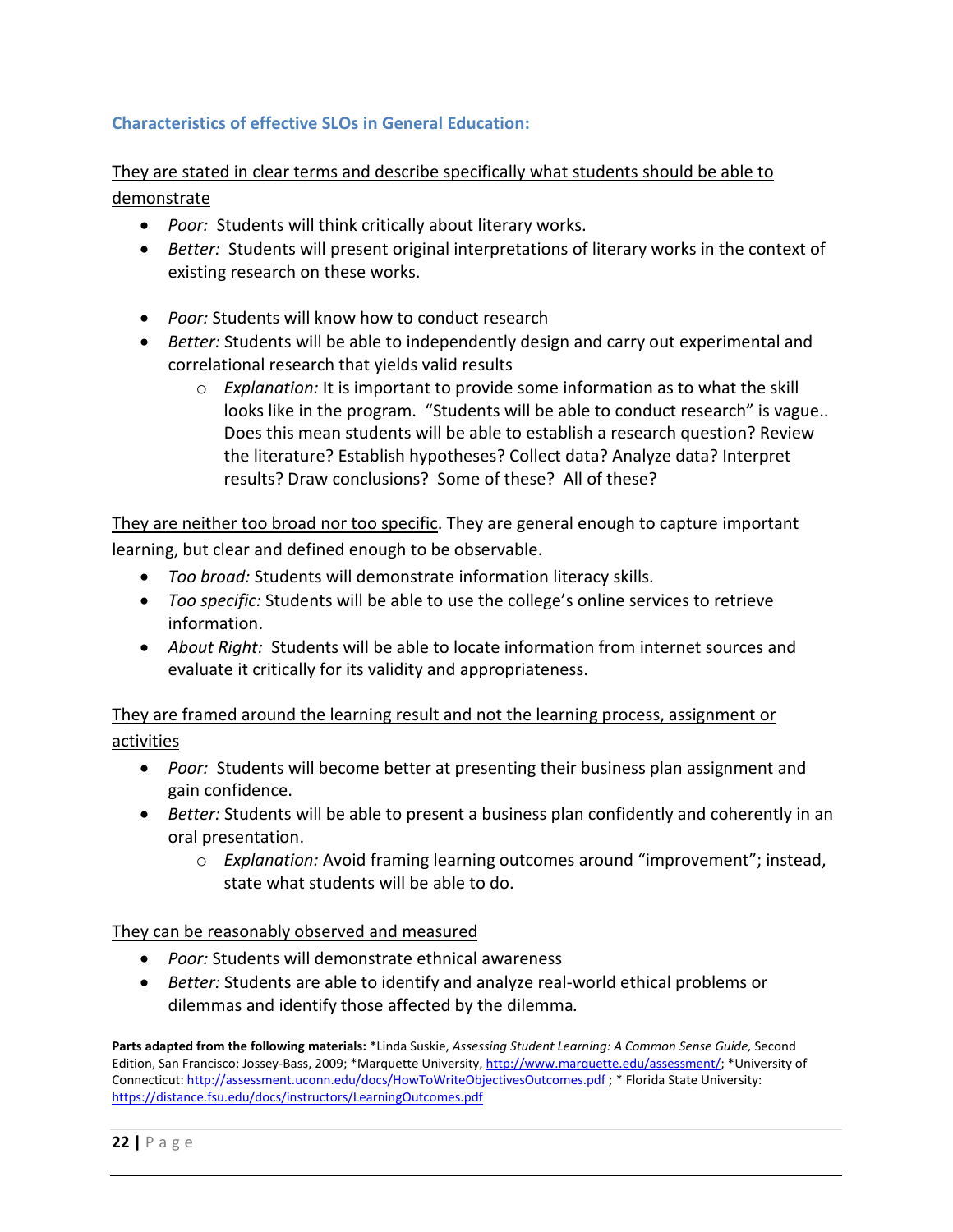#### **Choosing Action Verbs**

Choosing the appropriate verb is the most important aspect of writing an effective student learning outcome. Learning outcomes phrased with concrete verbs will help guide the choice of assessment methods. It is much easier to assess whether a student can "define" something than whether he or she "appreciates" something. There are certain verbs that are fuzzy, passive, or unobservable...and are best avoided in learning outcomes. The "SINISTER Sixteen":

| Understand Appreciate <b>Comprehend</b> Grasp              |  |  |  | <b>Know</b> <i>See</i> <b>ACCEPT</b>                               | Learn |
|------------------------------------------------------------|--|--|--|--------------------------------------------------------------------|-------|
| Have knowledge of Be aware of Be conscious of <i>Value</i> |  |  |  | Apprehend                                                          |       |
| Be familiar with Perceive                                  |  |  |  | (*Centre for Teaching and Learning, University of Windsor, Canada) |       |

A verb like "understand" may describe what students should learn, but it does not describe what this would look like. How can one judge whether or not a student "understands" something? What should the student be able to do to demonstrate their understanding?

Bloom's taxonomy is widely used in education as a framework for cognitive learning and is the most frequent resource faculty turn to when writing student learning outcomes statements. The taxonomy categorizes six levels of cognitive thought in order of increasing complexity; learning at the higher levels is dependent on having attained prerequisite knowledge and skills at lower levels. The categorization of these verbs into levels is useful for selecting verbs appropriate to the educational degree and situation. While this taxonomy covers the cognitive domain, most programs will also have learning outcomes in other areas, such as skills or attitudes.

| Action Words for Bloom's Revised Taxonomy (Revised by Anderson and Krathwohl 2001) |                   |              |             |              |             |  |  |
|------------------------------------------------------------------------------------|-------------------|--------------|-------------|--------------|-------------|--|--|
| Knowledge                                                                          | <b>Understand</b> | <b>Apply</b> | Analyze     | Evaluate     | Create      |  |  |
| define                                                                             | explain           | solve        | analyze     | reframe      | design      |  |  |
| identify                                                                           | describe          | apply        | contrast    | criticize    | compose     |  |  |
| describe                                                                           | interpret         | illustrate   | distinguish | evaluate     | create plan |  |  |
| list name                                                                          | paraphrase        | modify       | separate    | order        | formulate   |  |  |
| state                                                                              | summarize         | calculate    | select      | appraise     | invent      |  |  |
| match                                                                              | classify          | sketch       | categorize  | judge        | hypothesize |  |  |
| select                                                                             | compare           | complete     | connect     | support      | substitute  |  |  |
| locate recall                                                                      | differentiate     | interpret    | divide      | compare      | write       |  |  |
| reproduce                                                                          | discuss           | teach        | prioritize  | discriminate | construct   |  |  |
| tabulate                                                                           | distinguish       | administer   | subdivide   | recommend    | integrate   |  |  |
| enumerate                                                                          | estimate          | employ       | survey      | assess       | modify      |  |  |
|                                                                                    | translate         | establish    | conclude    | choose       | produce     |  |  |
|                                                                                    | generalize        | examine      | correlate   | convince     | rewrite     |  |  |
|                                                                                    | give examples     | list         | diagram     | defend       | adapt       |  |  |
|                                                                                    | group             | predict      | dissect     | grade        | anticipate  |  |  |
|                                                                                    | order             | simulate     | estimate    | measure      | collaborate |  |  |
|                                                                                    | report            |              | outline     | predict      | devise      |  |  |
|                                                                                    |                   |              |             | rank         | make        |  |  |
|                                                                                    |                   |              |             | test         | negotiate   |  |  |
|                                                                                    |                   |              |             | critique     | originate   |  |  |
|                                                                                    |                   |              |             | justify      | propose     |  |  |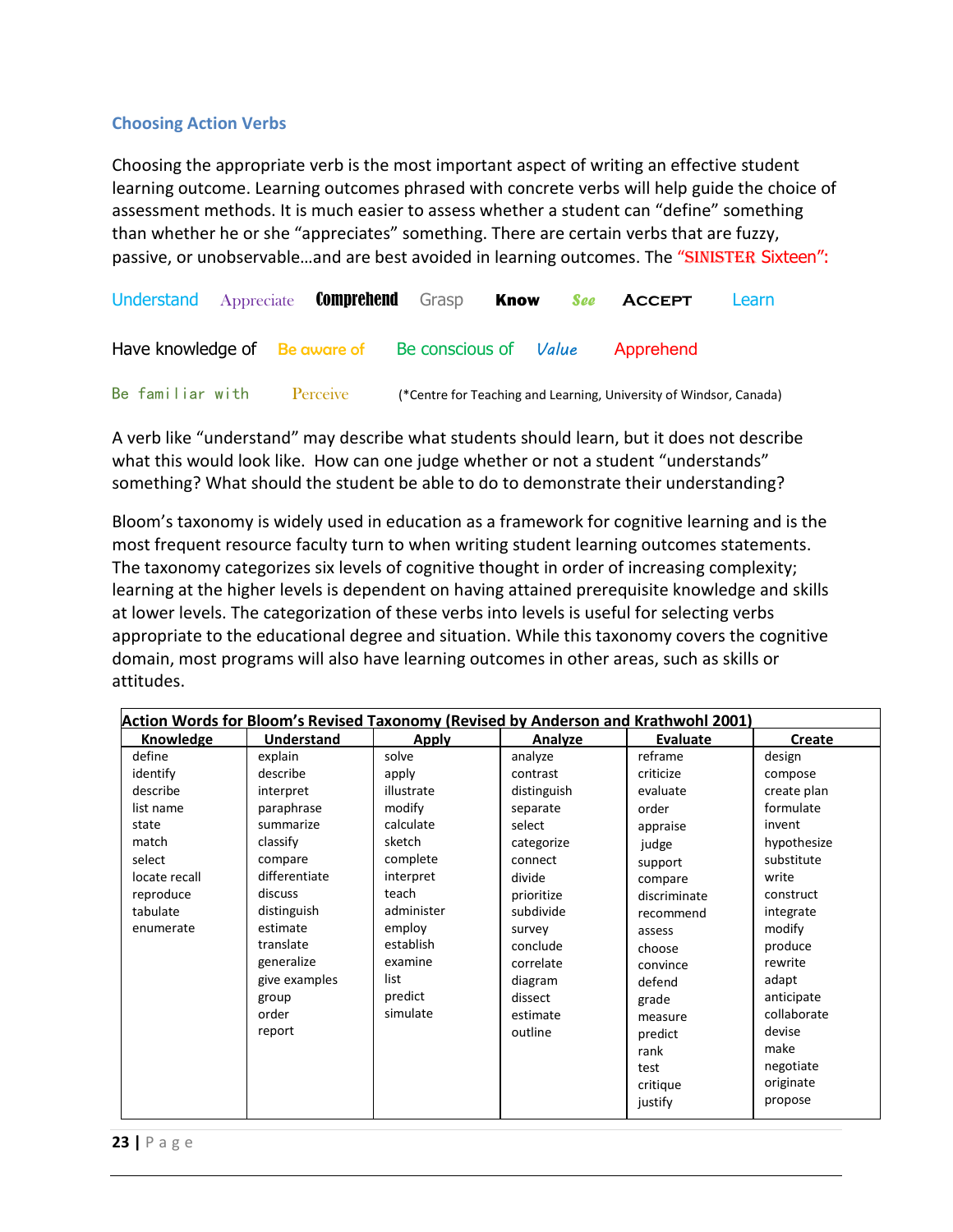## <span id="page-24-0"></span>**Attachment 4. SUNY General Education Student Learning Outcomes**

#### *Excerpted from: Guidelines for the Approval of State University General Education Requirement Courses*

*Office of the Provost, System Administration, May 4, 2001; Amended April 13, 2005; Amended July 9, 2010*

#### **Knowledge and Skill Areas**

#### 1. MATHEMATICS

Students will demonstrate the ability to:

- interpret and draw inferences from mathematical models such as formulas, graphs, tables and schematics;
- represent mathematical information symbolically, visually, numerically and verbally;
- employ quantitative methods such as, arithmetic, algebra, geometry, or statistics to solve problems;
- estimate and check mathematical results for reasonableness; and
- recognize the limits of mathematical and statistical methods.

#### 2. NATURALSCIENCES

Students will demonstrate:

- understanding of the methods scientists use to explore natural phenomena, including observation, hypothesis development, measurement and data collection, experimentation, evaluation of evidence, and employment of mathematical analysis; and
- application of scientific data, concepts, and models in one of the natural (or physical) sciences.

#### 3. SOCIAL SCIENCES

Students will demonstrate:

- understanding of the methods social scientists use to explore social phenomena, including observation, hypothesis development, measurement and data collection, experimentation, evaluation of evidence, and employment of mathematical and interpretive analysis; and
- knowledge of major concepts, models and issues of at least one discipline in the social sciences.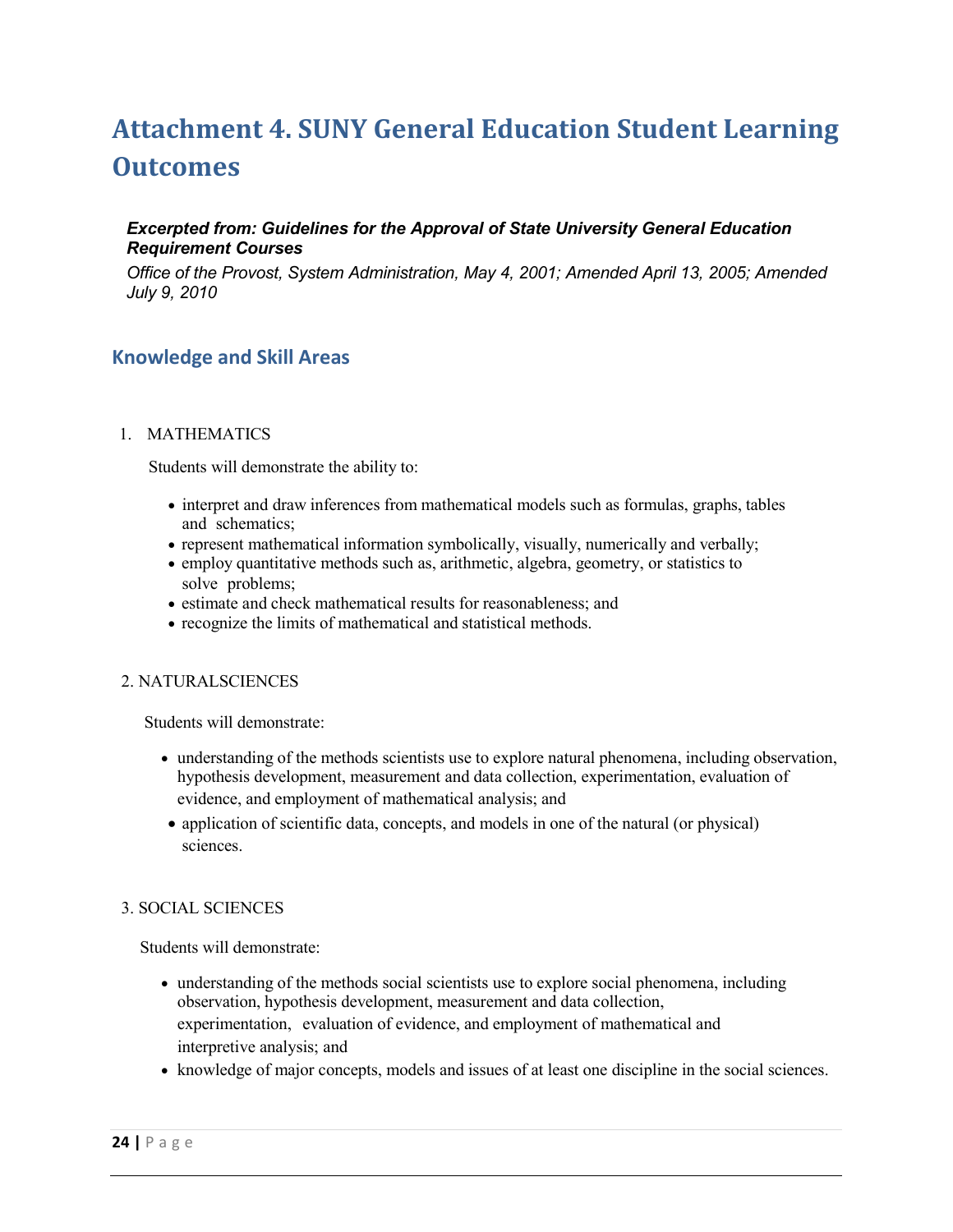#### 4. AMERICAN HISTORY

Students will demonstrate:

- knowledge of a basic narrative of American history: political, economic, social, and cultural, including knowledge of unity and diversity in American society;
- knowledge of common institutions in American society and how they have affected different groups; and
- understanding of America's evolving relationship with the rest of the world.

#### 5. WESTERN CIVILIZATION

Students will:

- demonstrate knowledge of the development of the distinctive features of the history, institutions, economy, society, culture, etc., of Western civilization; and
- relate the development of Western civilization to that of other regions of the world.

#### 6. OTHER WORLD CIVILIZATIONS

Students will demonstrate:

- knowledge of either a broad outline of world history, or
- the distinctive features of the history, institutions, economy, society, culture, etc., of one non- Western civilization.

#### 7. HUMANITIES

Students will demonstrate:

• knowledge of the conventions and methods of at least one of the humanities in addition to those encompassed by other knowledge areas required by the General Education program.

#### 8. THE ARTS

Students will demonstrate:

• understanding of at least one principal form of artistic expression and the creative process inherent therein.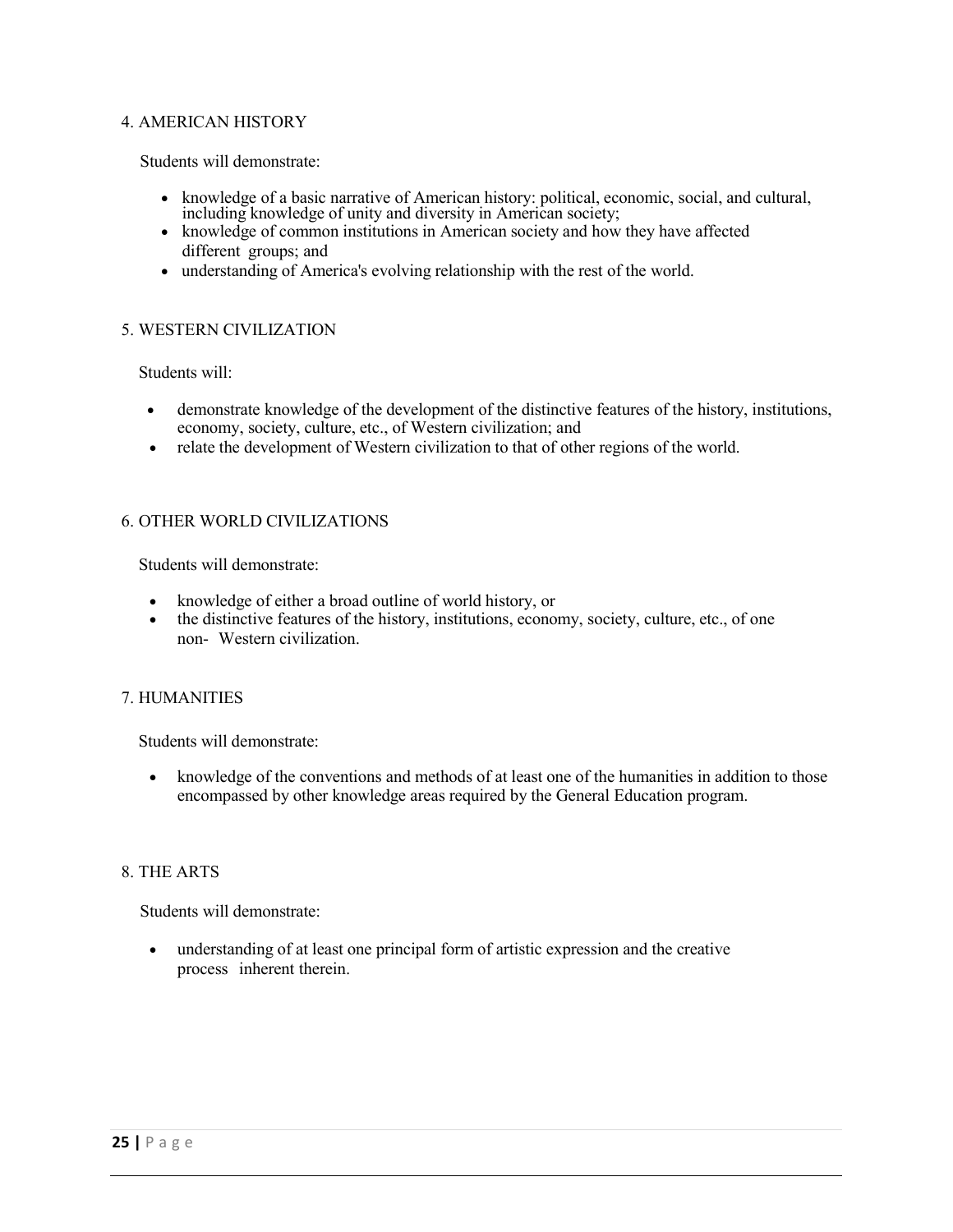#### 9. FOREIGN LANGUAGE

Students will demonstrate:

- basic proficiency in the understanding and use of a foreign language; and
- knowledge of the distinctive features of culture(s) associated with the language they are studying.

#### 10. BASIC COMMUNICATION

Students will:

- produce coherent texts within common college-level written forms;
- demonstrate the ability to revise and improve such texts;
- research a topic, develop an argument, and organize supporting details;
- develop proficiency in oral discourse; and
- evaluate an oral presentation according to established criteria.

#### **COMPETENCIES**

The following two competencies should be infused throughout the General Education program:

#### 1. CRITICAL THINKING (REASONING)

Students will:

- identify, analyze, and evaluate arguments as they occur in their own or others' work; and
- develop well-reasoned arguments.

#### 2. INFORMATION MANAGEMENT

Students will:

- perform the basic operations of personal computer use;
- understand and use basic research techniques; and
- locate, evaluate and synthesize information from a variety of sources.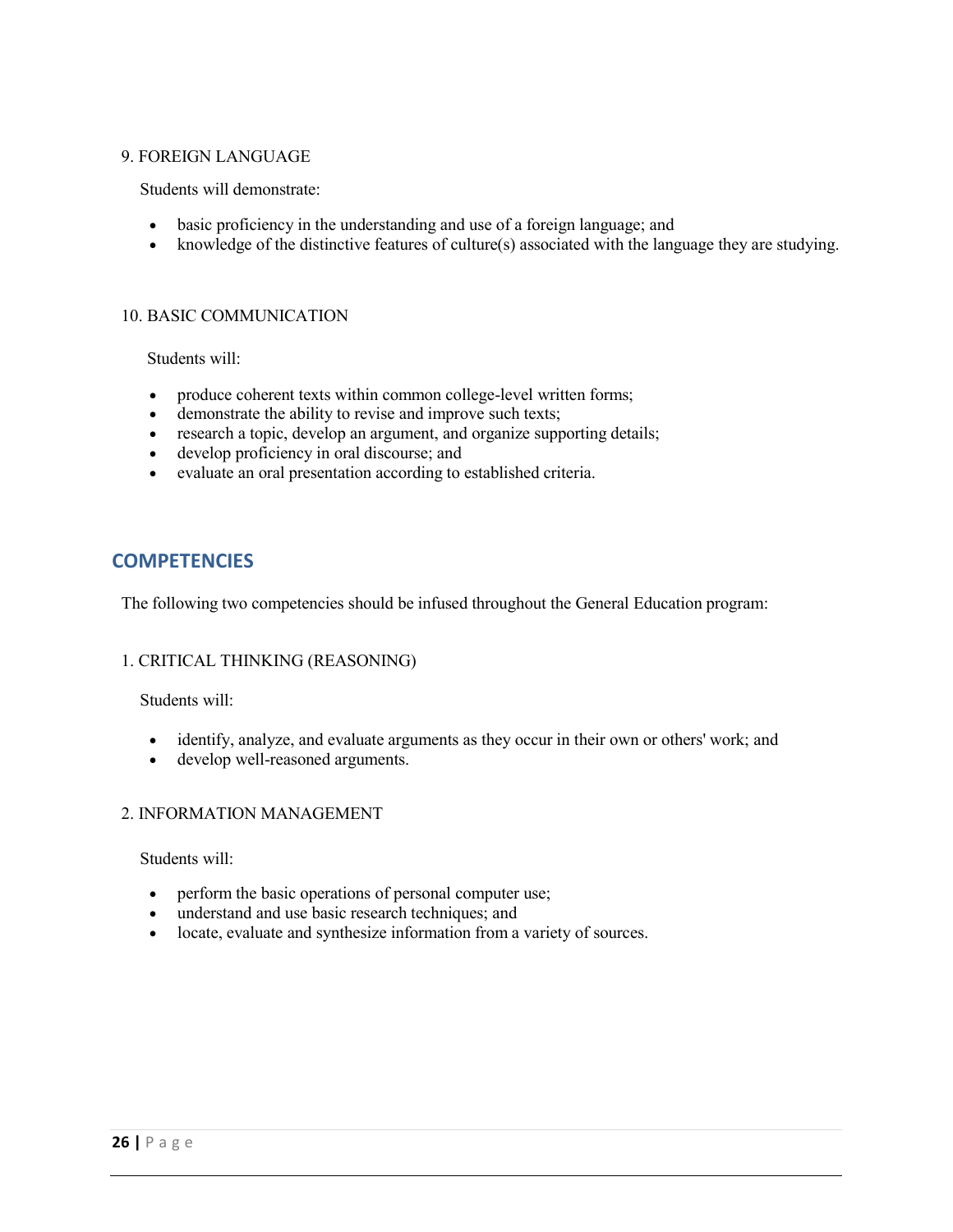## <span id="page-27-0"></span>**Attachment 5. Assessment Methods: Examples of Evidence of Student Learning**

Evidence of student learning can be categorized as either direct or indirect. Direct evidence of student learning comes from the examination of work produced by students, such as performances, papers, exams, capstone projects, portfolios, and exhibitions; these products demonstrate actual learning. Indirect evidence comes from the perceptions of students or other stakeholders (e.g. alumni, employers) as to how students have achieved program goals, through focus groups, surveys, and other methods. Indirect evidence can also come from other indicators that imply the achievement of learning outcomes, such as job placement rates, graduate school placement rates, aggregated grades, and more.

#### *C = evidence suitable for course-level as well as program-level student learning*

#### **Direct (Clear and Compelling) Evidence of What Students Are Learning**

- Ratings of student skills by field experience supervisors
- Scores and pass rates on appropriate licensure/ certification exams (e.g., Praxis, NLN) or other published tests (e.g., Major Field Tests) that assess key learning outcomes
- "Capstone" experiences such as research projects, presentations, theses, dissertations, oral defenses, exhibitions, or performances, scored using a rubric
- Other written work, performances, or presentations, scored using a rubric **(C)**
- Portfolios of student work **(C)**
- Scores on locally-designed multiple choice and/or essay tests such as final examinations in key courses, qualifying examinations, and comprehensive examinations, accompanied by test "blueprints" describing what the tests assess **(C)**
- Score gains between entry and exit on published or local tests or writing samples **(C)**
- Employer ratings of employee skills
- Observations of student behavior (e.g., presentations, group discussions), undertaken and with notes recorded systematically
- Feedback from computer simulated tasks (e.g., information on patterns of actions, decisions, branches) **(C)**
- Student reflections on their values, attitudes and beliefs, if developing those are intended outcomes of the course or program **(C)**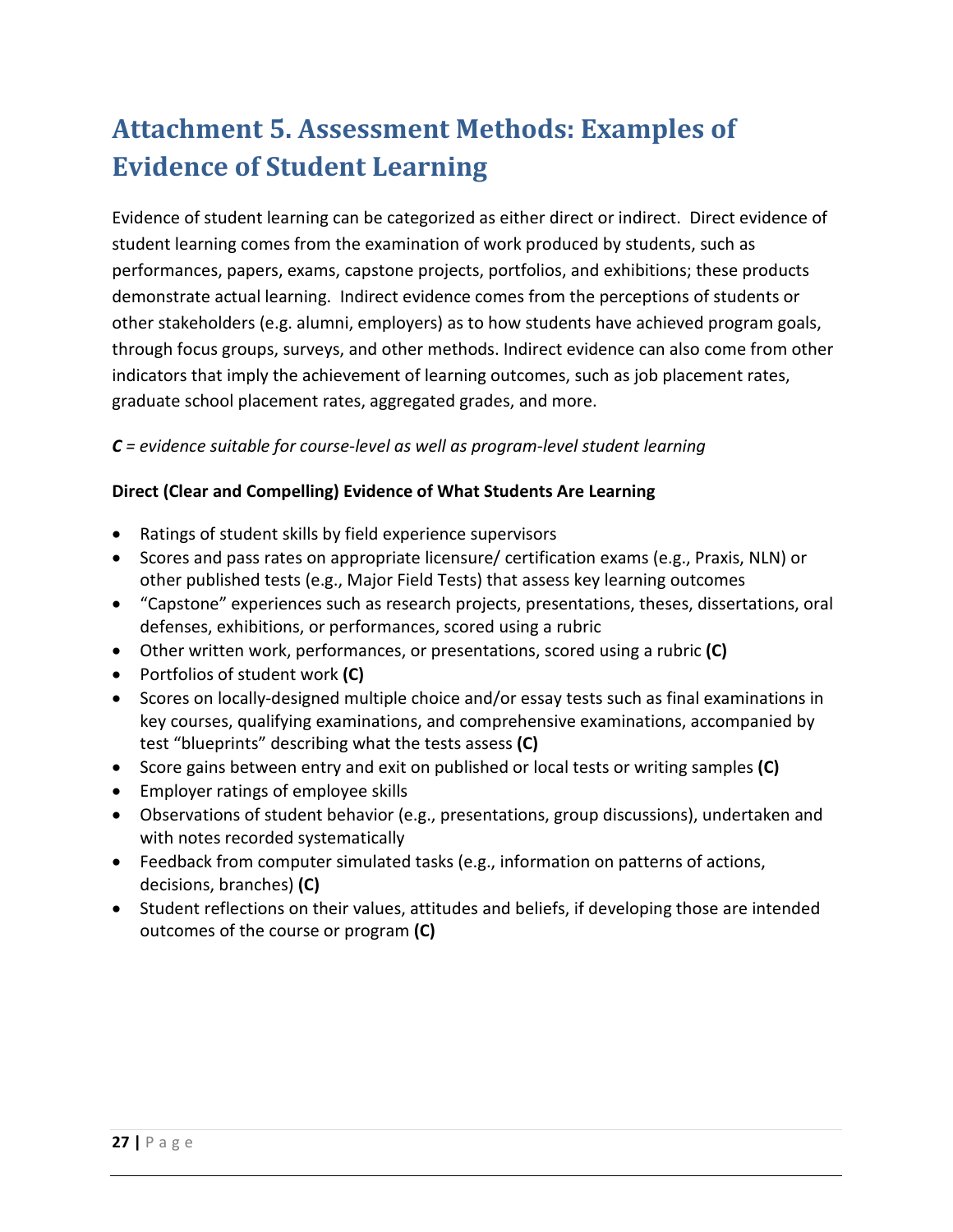#### **Indirect Evidence of Student Learning**

#### **(Signs that Students Are Probably Learning, But Exactly What or How Much They Are Learning is Less Clear)**

- Course grades **(C)**
- Assignment grades, if not accompanied by a rubric or scoring guide **(C)**
- For four-year programs, admission rates into graduate programs and graduation rates from those programs
- For two-year programs, admission rates into four-year institutions and graduation rates from those institutions
- Quality/reputation of graduate and four-year programs into which alumni are accepted
- Placement rates of graduates into appropriate career positions and starting salaries
- Alumni perceptions of their career responsibilities and satisfaction
- Student ratings of their knowledge and skills and reflections on what they have learned in the course or program **(C)**
- Questions on end-of-course student evaluation forms that ask about the course rather than the instructor **(C)**
- Student/alumni satisfaction with their learning, collected through surveys, exit interviews, or focus groups
- Voluntary gifts from alumni and employers
- Student participation rates in faculty research, publications and conference presentations
- Honors, awards, and scholarships earned by students and alumni

*Adapted from: Linda Suskie, Middle States Commission on Higher Education*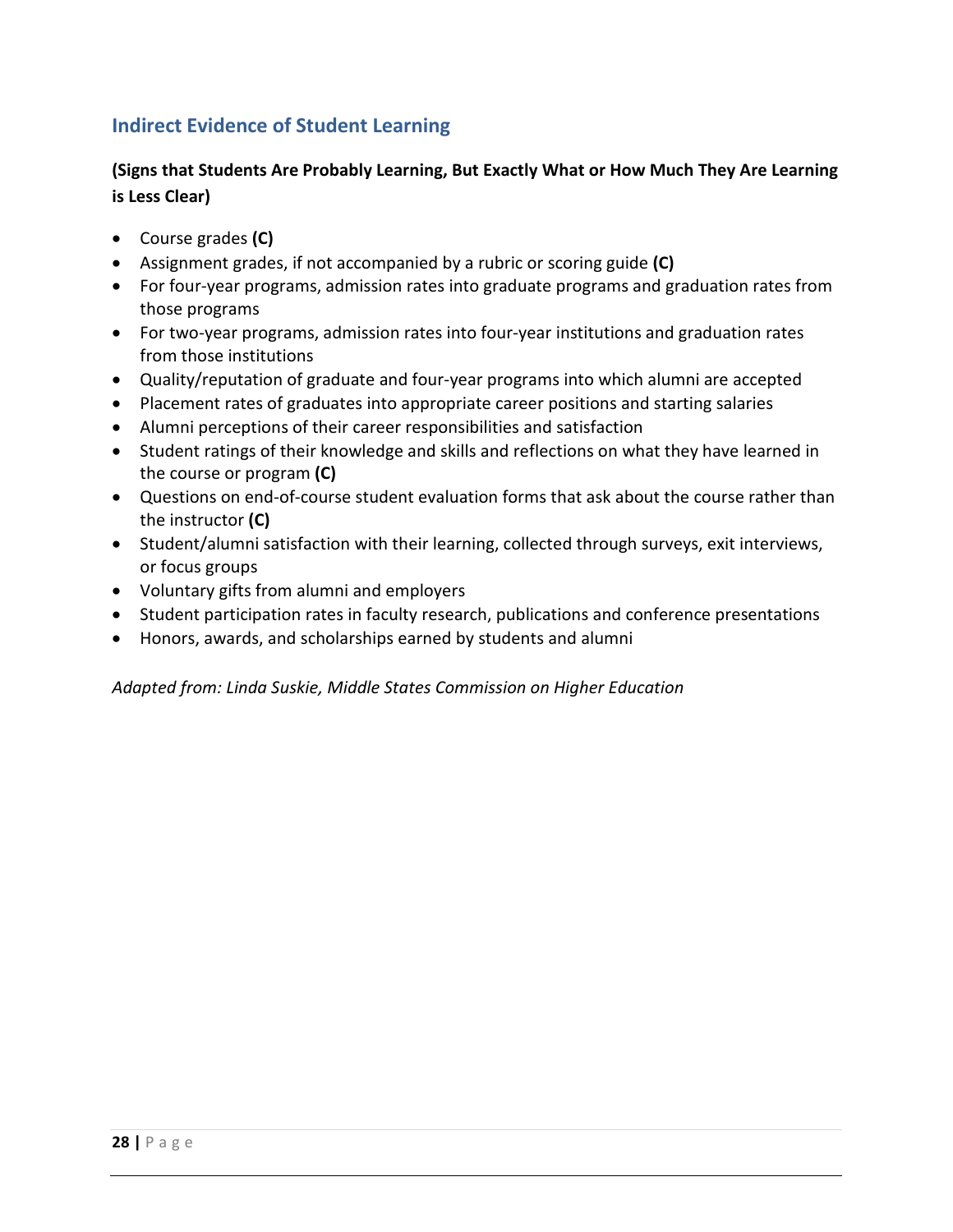### <span id="page-29-0"></span>**Attachment 6. Sample Letters to Students**

**Sample 1:**

*Feb. 3, 2015*

*Dear Student:*

*This semester, those students who are enrolled in a Humanities General Education (G7) English and Speech course, will take part in a university-wide process that will evaluate what students are learning. This process of measuring student learning is called "assessment." FIT has adopted assessment as a way of identifying what students are actually learning in particular courses to make sure all students acquire the skills they need before graduating from FIT.*

*How will assessment work? Approximately 200 students will be selected from all those enrolled in all sections (including online) of the following classes: EN231, EN232, EN233, EN234, EN235, EN236, EN253, EN257, EN271, EN272, EN 273, EN275, EN278, EN333, EN335, EN373, EN381, EN 393, and EN394. These 200 students will be chosen completely at random by computer from all students enrolled.*

If you are one of the 200 students selected, your instructor will either ask you for a copy or retain a copy of a **two page short essay sample** from an assignment you submitted during the course as part of the class requirements (either in class or take home assignment) – this could be a stand-alone short essay or a short essay portion of a mid-term or final exam, or a formal homework assignment. I will make certain that **all identifying information (section numbers, instructor names, and student names) are removed from the collected writing samples before anyone else sees them for assessment.** Your instructor will then pass these samples on to readers (other instructors in the English and Speech Department) who will be looking at your work. These readers will be reviewing the writing samples submitted to identify what skills students have learned and what skills students still need to learn. Should you be one of the 200 students selected for the assessment process, be sure that your work **will remain anonymous** and that taking part in the assessment process **will have absolutely no effect on your grade for the course.**

*Late in the Fall 2015 semester, the FIT community will be made aware of the findings of this assessment process. No individual results will be given, as this process is anonymous and intends to look at general trends as a way of helping instructors better target students' needs in future courses. Your role in this process is essential and very much appreciated.*

*If you have any questions or concerns about this process or what it might mean for you, please do not hesitate to email me or stop by the English and Speech Department, Room B603, to get in touch with me. Best wishes to you for a successful semester!*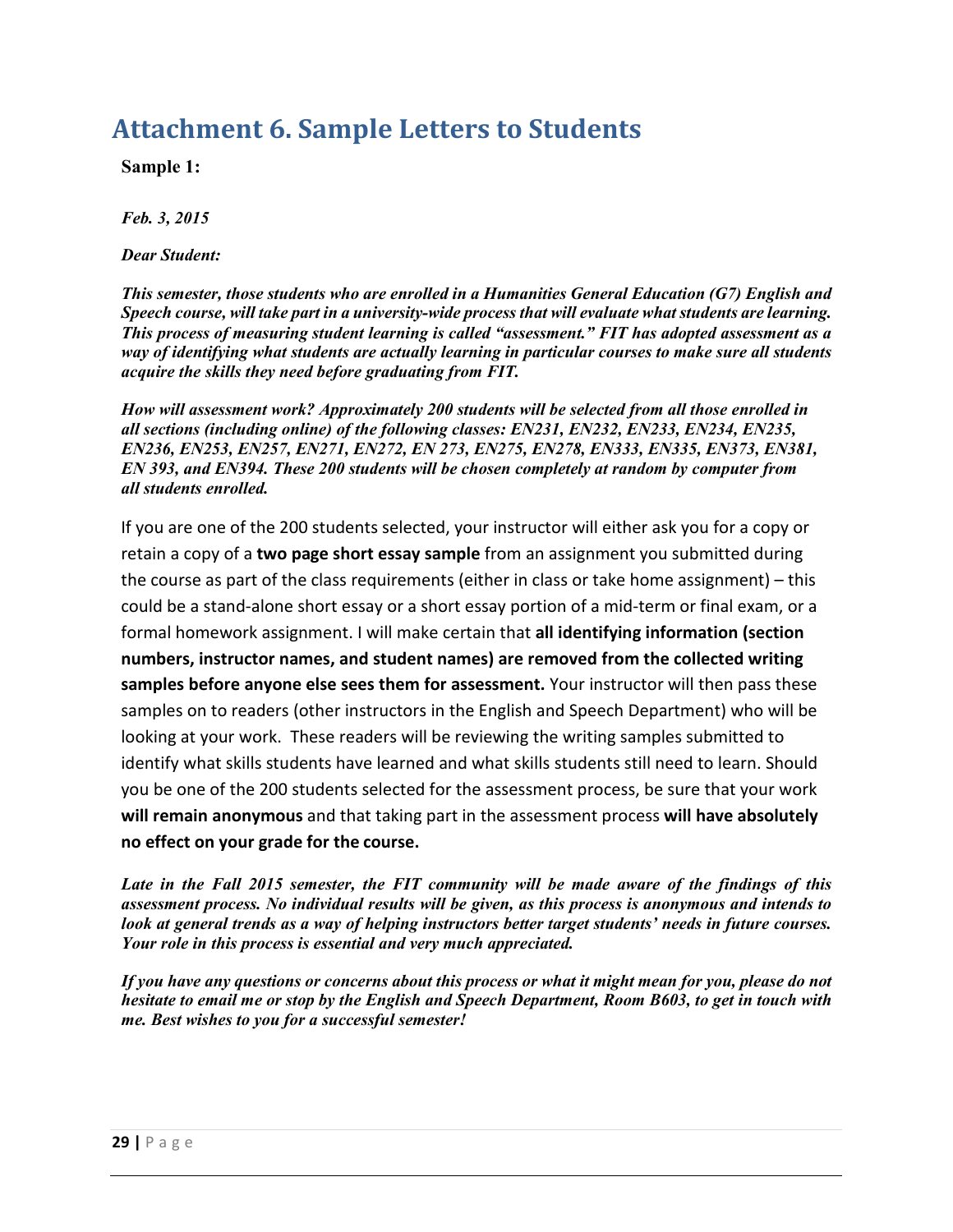*Sincerely,*

Jem ambs

*Dr. Jean Amato Assessment Coordinator, G7 Humanities English and Speech Department [Jean\\_amato@fitnyc.edu](mailto:Jean_amato@fitnyc.edu)*

#### **Sample 2:**

Dear Student:

This semester, faculty members will be evaluating the work of some students in classes that count towards the G6 General Education requirement for The Arts. This is part of a university-wide process called "assessment" in which faculty analyze whether students as a group are learning in a particular area.

In establishing "The Arts" as a General Education area, SUNY asks that as a result of the G6 class, "Students will demonstrate understanding of at least one principal form of artistic expression and the creative process therein."

In addition to grading your work, the instructor for your course will evaluate your work in terms of whether it meets the SUNY student learning outcome. This is a completely separate process from grading, and will NOT influence your grade in any way.

*Late in the spring 2017 semester, the FIT community will be made aware of the results as to whether students are learning what FIT intends in The Arts classes. No individual results will be given, as this process is anonymous and intends to look at general trends as a way of helping instructors target students' needs in future courses. If you have any questions or concerns about this process, please contact Carolyn Comiskey, Executive Director of Assessment, at [Carolyn\\_Comiskey@fitnyc.edu](mailto:Carolyn_Comiskey@fitnyc.edu) or 212-217-3596.*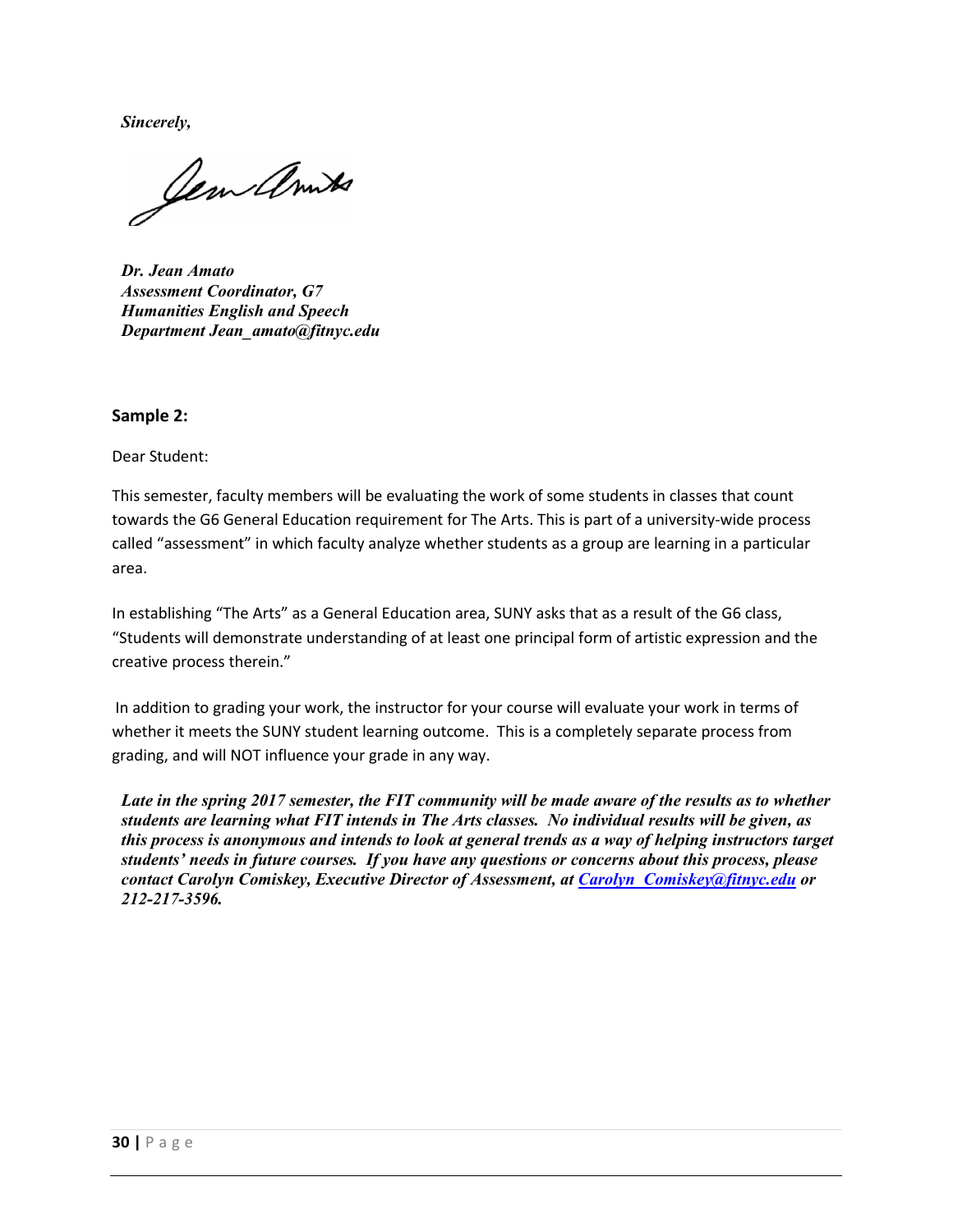### <span id="page-31-0"></span>**Attachment 7. Timeline for General Education Reviews**

Note: General education assessment projects generally span 2 semesters, with faculty developing the plan and gathering student work in the first semester, and analyzing the results and reporting in the second semester. The exact time frame depends on whether the faculty coordinator decides to collect student work in the fall or the spring term. Depending on the assessment approaches undertaken, completion of the intermediate steps may occur at different times than those indicated in this schedule. In addition, the coordinator will present the final assessment results to the Faculty Senate Assessment Committee and may present to the committee for feedback on assessment methods earlier in the process.

#### **Fall Project**

| 1. Dean of Liberal Arts identifies             | March                  |
|------------------------------------------------|------------------------|
| coordinator. Coordinator should arrange        |                        |
| any release time as early as possible.         |                        |
| 2. Initial meeting with Institutional          | April                  |
| Research and Effectiveness to review           |                        |
| process.                                       |                        |
| 3. Meeting with Institutional Research and     | Late August/early      |
| Effectiveness to discuss assessment plans.     | September              |
| 3. Academic profile written and assessment     | Due October 1st        |
| plan drafted, including budget.                |                        |
| 4. Coordinator will present to Faculty         | October                |
| Senate Assessment Committee in person if       |                        |
| possible, or will receive feedback in writing. |                        |
| Coordinator to finalize plan with IR&E.        |                        |
| 5. Conduct assessments                         | Mid-October-December   |
| 6. Analyze assessment results                  | January/February       |
| 7. Report written and initial action plan      | Due March 1            |
| drafted                                        |                        |
| 8. Use of Results wrap-up meeting              | Held in March or April |